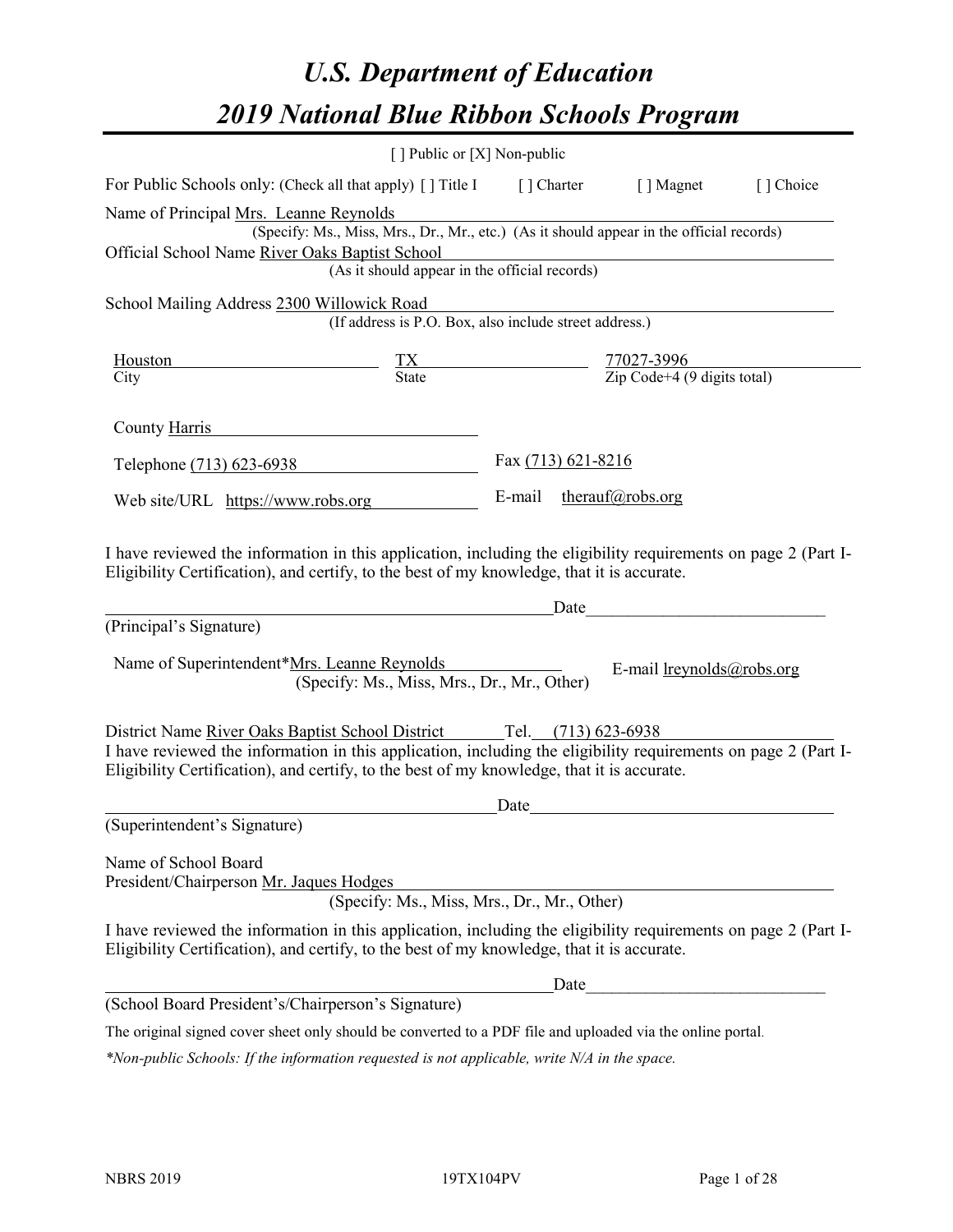# PART I – ELIGIBILITY CERTIFICATION

The signatures on the first page of this application (cover page) certify that each of the statements below, concerning the school's eligibility and compliance with U.S. Department of Education and National Blue Ribbon Schools requirements, are true and correct.

1. All nominated public schools must meet the state's performance targets in reading (or English language arts) and mathematics and other academic indicators (i.e., attendance rate and graduation rate), for the all students group, including having participation rates of at least 95 percent using the most recent accountability results available for nomination.

2. To meet final eligibility, all nominated public schools must be certified by states prior to September 2019 in order to meet all eligibility requirements. Any status appeals must be resolved at least two weeks before the awards ceremony for the school to receive the award.

3. The school configuration includes one or more of grades K-12. Schools on the same campus with one principal, even a K-12 school, must apply as an entire school.

4. The school has been in existence for five full years, that is, from at least September 2013 and each tested grade must have been part of the school for the past three years.

5. The nominated school has not received the National Blue Ribbon Schools award in the past five years: 2014, 2015, 2016, 2017, or 2018.

6. The nominated school has no history of testing irregularities, nor have charges of irregularities been brought against the school at the time of nomination. If irregularities are later discovered and proven by the state, the U.S. Department of Education reserves the right to disqualify a school's application and/or rescind a school's award.

7. The nominated school has not been identified by the state as "persistently dangerous" within the last two years.

8. The nominated school or district is not refusing Office of Civil Rights (OCR) access to information necessary to investigate a civil rights complaint or to conduct a district-wide compliance review.

9. The OCR has not issued a violation letter of findings to the school district concluding that the nominated school or the district as a whole has violated one or more of the civil rights statutes. A violation letter of findings will not be considered outstanding if OCR has accepted a corrective action plan from the district to remedy the violation.

10. The U.S. Department of Justice does not have a pending suit alleging that the nominated school or the school district, as a whole, has violated one or more of the civil rights statutes or the Constitution's equal protection clause.

11. There are no findings of violations of the Individuals with Disabilities Education Act in a U.S. Department of Education monitoring report that apply to the school or school district in question; or if there are such findings, the state or district has corrected, or agreed to correct, the findings.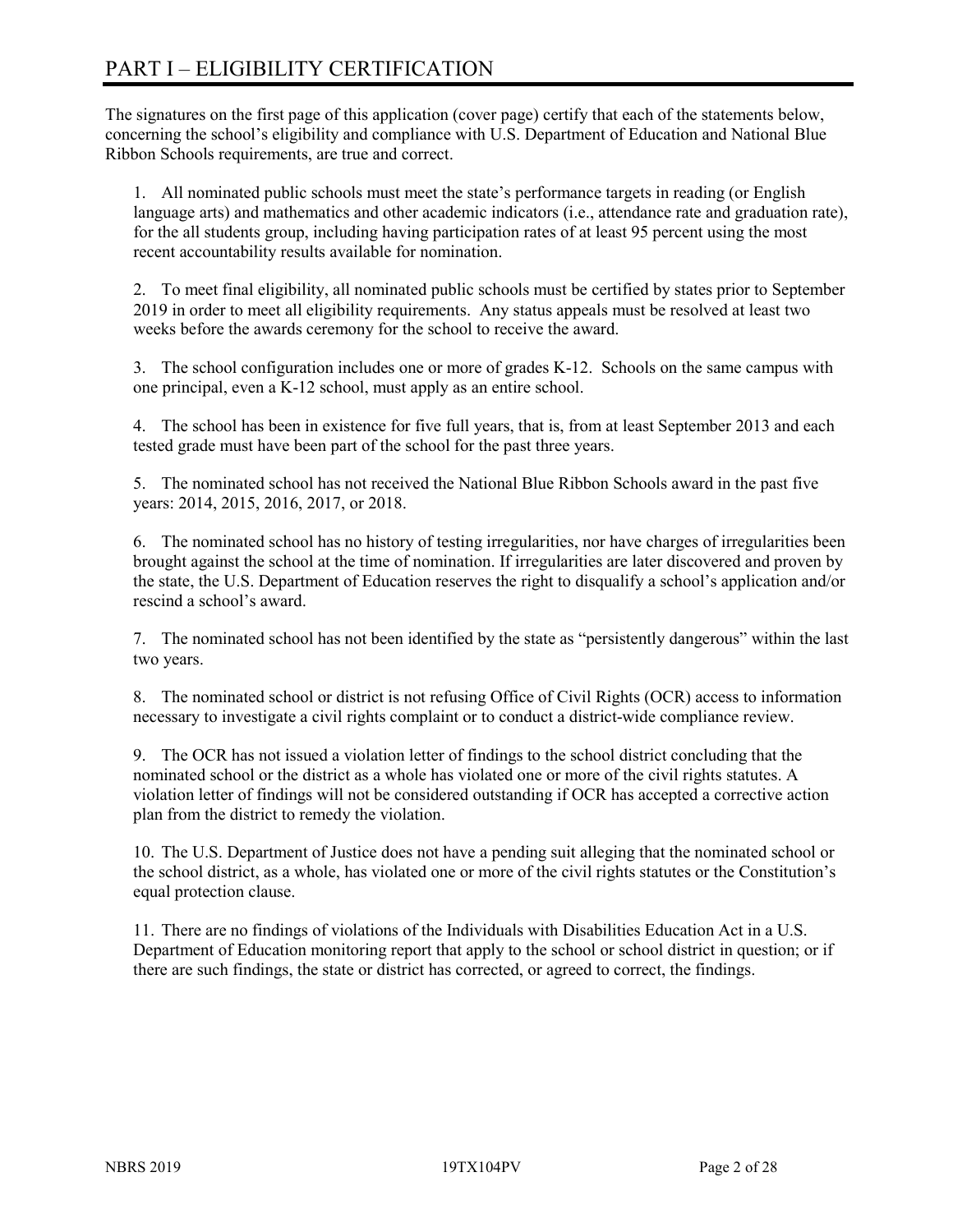# PART II - DEMOGRAPHIC DATA

#### **Data should be provided for the most recent school year (2018-2019) unless otherwise stated.**

**DISTRICT** (Question 1 is not applicable to non-public schools)

| Τ. | Number of schools in the district<br>(per district designation): | 0 Elementary schools (includes K-8)<br>0 Middle/Junior high schools |
|----|------------------------------------------------------------------|---------------------------------------------------------------------|
|    |                                                                  | 0 High schools                                                      |
|    |                                                                  | $0 K-12$ schools                                                    |

0 TOTAL

**SCHOOL** (To be completed by all schools)

2. Category that best describes the area where the school is located:

[X] Urban or large central city [ ] Suburban

- [] Rural or small city/town
- 3. Number of students as of October 1, 2018 enrolled at each grade level or its equivalent in applying school:

| Grade                           | # of         | # of Females     | <b>Grade Total</b> |
|---------------------------------|--------------|------------------|--------------------|
|                                 | <b>Males</b> |                  |                    |
| PreK                            | 28           | 27               | 55                 |
| K                               | 40           | 41               | 81                 |
| 1                               | 42           | 40               | 82                 |
| $\mathbf{2}$                    | 41           | 39               | 80                 |
| 3                               | 42           | 37               | 79                 |
| $\overline{\mathbf{4}}$         | 35           | 45               | 80                 |
| 5                               | 39           | 42               | 81                 |
| 6                               | 41           | 40               | 81                 |
| 7                               | 39           | 43               | 82                 |
| 8                               | 35           | 38               | 73                 |
| 9                               | 0            | $\theta$         | 0                  |
| 10                              | 0            | $\theta$         | 0                  |
| 11                              | 0            | $\boldsymbol{0}$ | 0                  |
| 12 or higher                    | 0            | $\theta$         | 0                  |
| <b>Total</b><br><b>Students</b> | 382          | 392              | 774                |

\*Schools that house PreK programs should count preschool students **only** if the school administration is responsible for the program.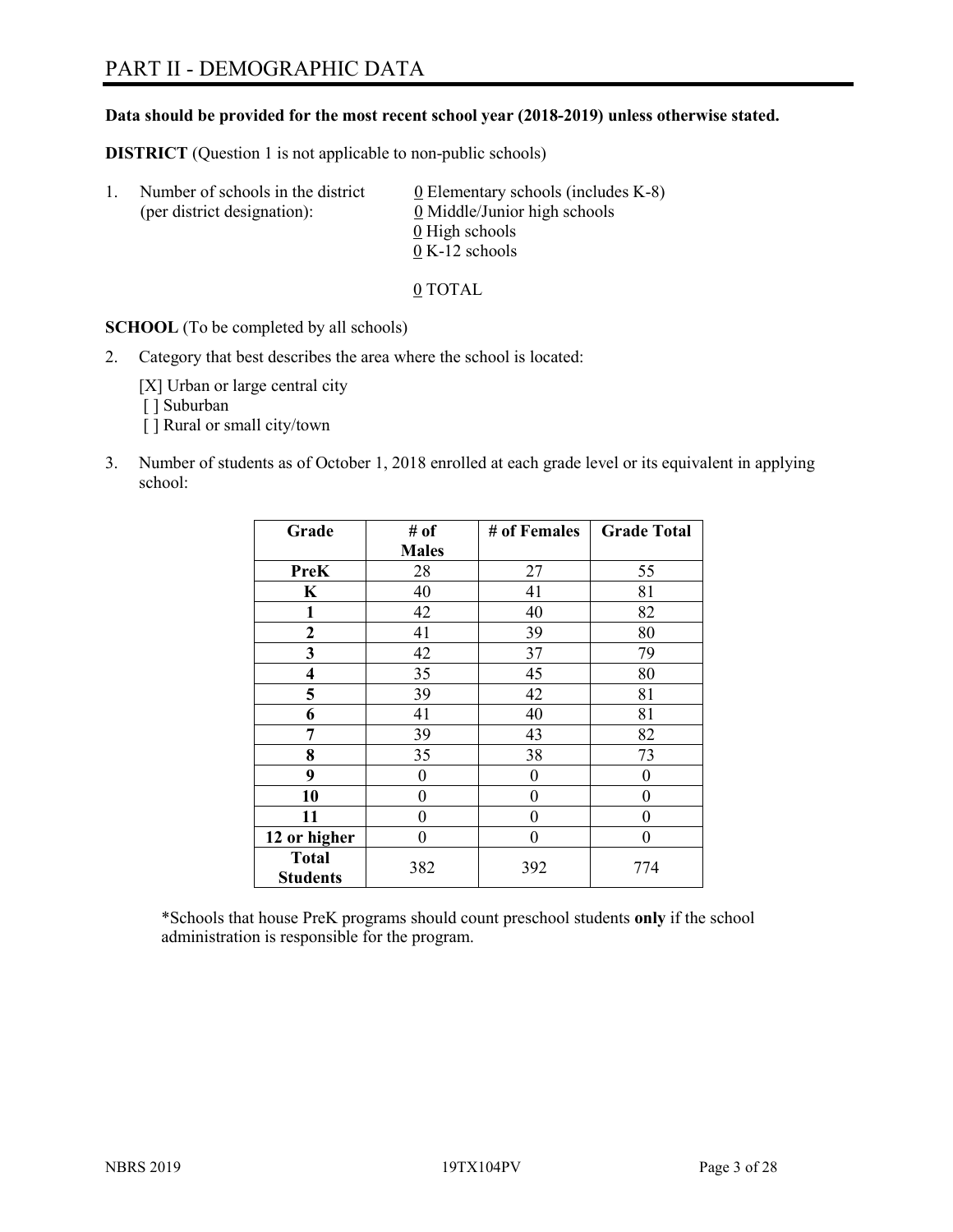4. Racial/ethnic composition of  $1\%$  American Indian or Alaska Native the school (if unknown, estimate): 7 % Asian

6 % Black or African American 4 % Hispanic or Latino  $\frac{0}{0}$ % Native Hawaiian or Other Pacific Islander 75 % White  $\overline{7}$ % Two or more races **100 % Total**

(Only these seven standard categories should be used to report the racial/ethnic composition of your school. The Final Guidance on Maintaining, Collecting, and Reporting Racial and Ethnic Data to the U.S. Department of Education published in the October 19, 2007 *Federal Register* provides definitions for each of the seven categories.)

5. Student turnover, or mobility rate, during the  $2017 - 2018$  school year:  $\leq 1\%$ 

If the mobility rate is above 15%, please explain.

This rate should be calculated using the grid below. The answer to (6) is the mobility rate.

| <b>Steps For Determining Mobility Rate</b>    | Answer |
|-----------------------------------------------|--------|
| $(1)$ Number of students who transferred to   |        |
| the school after October 1, 2017 until the    |        |
| end of the 2017-2018 school year              |        |
| (2) Number of students who transferred        |        |
| from the school after October 1, 2016 until   |        |
| the end of the 2017-2018 school year          |        |
| (3) Total of all transferred students [sum of |        |
| rows $(1)$ and $(2)$ ]                        |        |
| (4) Total number of students in the school as |        |
| of October 1, 2017                            |        |
| $(5)$ Total transferred students in row $(3)$ |        |
| divided by total students in row (4)          | < 0.01 |
| $(6)$ Amount in row $(5)$ multiplied by 100   |        |

6. Specify each non-English language represented in the school (separate languages by commas):

| English Language Learners (ELL) in the school:   | $0\%$<br>0 Total number ELL |
|--------------------------------------------------|-----------------------------|
| Students eligible for free/reduced-priced meals: | $0\%$                       |
| Total number students who qualify:               |                             |
|                                                  |                             |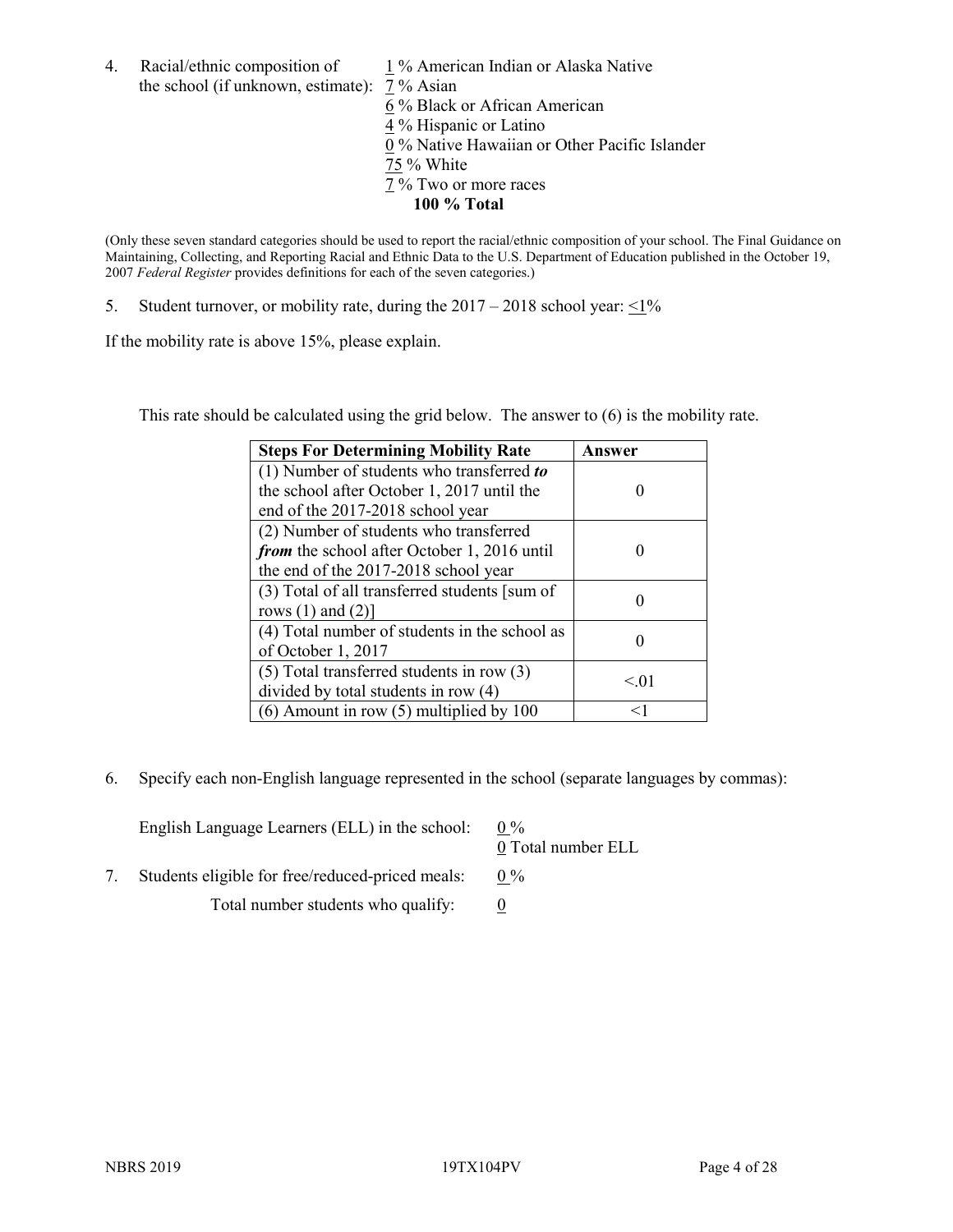120 Total number of students served

Indicate below the number of students with disabilities according to conditions designated in the Individuals with Disabilities Education Act. Do not add additional conditions. It is possible that students may be classified in more than one condition.

| 0 Autism                  | 0 Multiple Disabilities                 |
|---------------------------|-----------------------------------------|
| 0 Deafness                | 0 Orthopedic Impairment                 |
| 0 Deaf-Blindness          | 90 Other Health Impaired                |
| 0 Developmental Delay     | 78 Specific Learning Disability         |
| 19 Emotional Disturbance  | 5 Speech or Language Impairment         |
| 0 Hearing Impairment      | 0 Traumatic Brain Injury                |
| 0 Intellectual Disability | 0 Visual Impairment Including Blindness |

- 9. Number of years the principal has been in her/his position at this school: 7
- 10. Use Full-Time Equivalents (FTEs), rounded to nearest whole numeral, to indicate the number of school staff in each of the categories below:

|                                                                                                                                                                                                                              | <b>Number of Staff</b> |
|------------------------------------------------------------------------------------------------------------------------------------------------------------------------------------------------------------------------------|------------------------|
| Administrators                                                                                                                                                                                                               | 18                     |
| Classroom teachers including those<br>teaching high school specialty<br>subjects, e.g., third grade teacher,<br>history teacher, algebra teacher.                                                                            | 73                     |
| Resource teachers/specialists/coaches<br>e.g., reading specialist, science coach,<br>special education teacher, technology<br>specialist, art teacher, etc.                                                                  | 7                      |
| Paraprofessionals under the<br>supervision of a professional<br>supporting single, group, or classroom<br>students.                                                                                                          | 13                     |
| Student support personnel<br>e.g., school counselors, behavior<br>interventionists, mental/physical<br>health service providers,<br>psychologists, family engagement<br>liaisons, career/college attainment<br>coaches, etc. | 5                      |

11. Average student-classroom teacher ratio, that is, the number of students in the school divided by the FTE of classroom teachers, e.g.,  $22:1$  11:1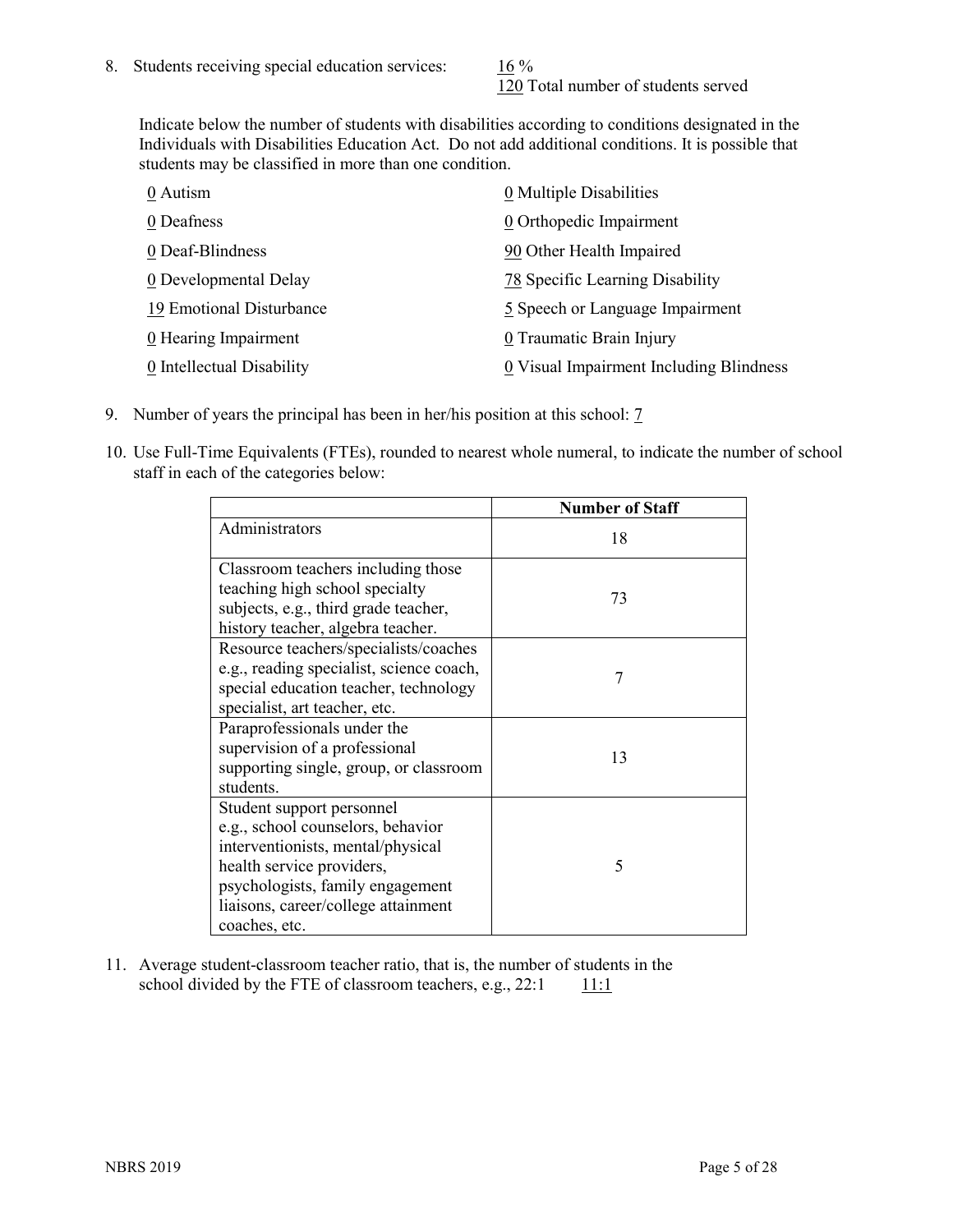12. Show daily student attendance rates. Only high schools need to supply yearly graduation rates.

| <b>Required Information</b> | 2017-2018 | 2016-2017 | 2015-2016 | 2014-2015 | 2013-2014 |
|-----------------------------|-----------|-----------|-----------|-----------|-----------|
| Daily student attendance    | 98%       | 98%       | 98%       | 98%       | 98%       |
| High school graduation rate | $0\%$     | $0\%$     | $0\%$     | $9\%$     | $0\%$     |

#### 13. **For high schools only, that is, schools ending in grade 12 or higher.**

Show percentages to indicate the post-secondary status of students who graduated in Spring 2018.

| <b>Post-Secondary Status</b>                  |           |
|-----------------------------------------------|-----------|
| Graduating class size                         |           |
| Enrolled in a 4-year college or university    | $0\%$     |
| Enrolled in a community college               | 0%        |
| Enrolled in career/technical training program | $0\%$     |
| Found employment                              | 0%        |
| Joined the military or other public service   | 0%        |
| Other                                         | በዓ $\sim$ |

14. Indicate whether your school has previously received a National Blue Ribbon Schools award. Yes X No

If yes, select the year in which your school received the award. 1992

15. In a couple of sentences, provide the school's mission or vision statement.

River Oaks Baptist School prepares its students to meet life's challenges and lead tomorrow's world through superior educational programming undergirded by faith in Jesus Christ.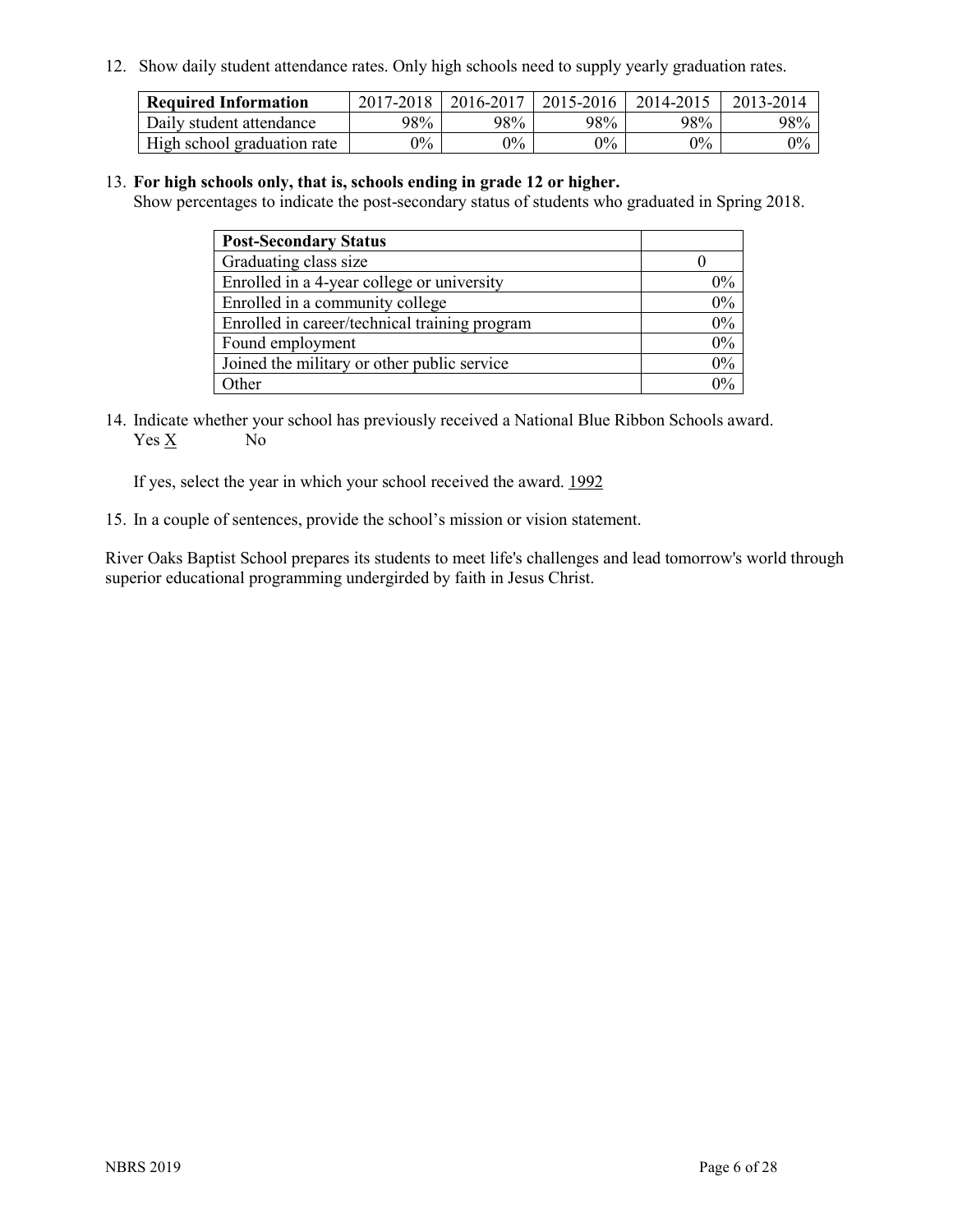# PART III – SUMMARY

River Oaks Baptist School (ROBS) was founded 64 years ago as a mission of the River Oaks Baptist Church—a neighborhood congregation in central Houston. For a number of years, ROBS was known only to the communities around its campus, who thought of it as a sweet little neighborhood school. But as time passed, a new culture began to take shape. Year after year, ROBS elevated the academic excellence, all the while holding true to the spiritual values upon which it was founded. Today ROBS is a premier academic destination for students from across the greater Houston area. ROBS has grown from a one-room school for 30 preschoolers and kindergarteners into an independent school serving 853 students from preschool through eighth grade (this number includes 78 children in our 2- and 3-year-old programs). When it opened, children of church members comprised the entire student body. Today the school draws students from more than 40 zip codes around the Houston area. Current school families are multi-denominational, with only 11 percent identifying as Baptist and 26 percent representing diverse ethnicities. When it opened, the school employed one teacher and one assistant. It has grown over the years into a robust and highly credentialed faculty and staff, more than 50 percent of whom hold advanced degrees. Slowly over time, campus facilities expanded to accommodate the growing student body and increased academic and athletic programming: an official education building in 1980, a playground in 1984, a field and track in 1987, a library media center in 1996. As the city grew around the original church campus, the school has strategically and efficiently repurposed existing spaces to accommodate the growing student needs. In 2015, ROBS purchased adjoining property that will allow the school to build a new middle school building designed around the school's project-based, skills-driven, STEAM curriculum. When it opens in 2020, it will house a blue-box theater for drama productions, an advanced robotics lab and maker space, dedicated music rooms for instrumental and choral groups, visual arts studios, science labs, and outdoor learning areas. The mom of a current 9th grader (recent ROBS graduate) emailed the school in October to relay a conversation she had with her daughter following a high school event where she ran into a bunch of former classmates. "Everyone says ROBS ends in 8th grade. They should really tell everyone only the schooling ends. Not ROBS. You're part of ROBS forever." Her sentiment is common among ROBS families. Students, parents, graduates, teachers, grandparents of students, and others are cherished members of the school community. Alumni can be seen on campus daily visiting their former teachers, small group advisors, and old friends. Many seek out their teachers to tell them how they influenced their career choice, and many still find them teaching here. The ROBS community embraces and cultivates connections over a lifetime. Indeed, 179 of the 853 students are children of ROBS alumni (more than 1/5 of the student body). Careful, strategic planning based on sound academic principles and a love for students has guided school decisions at every turn. In 1959 ROBS did its first self-study, recommending that the school expand through sixth grade. The school continues to evaluate and reevaluate its performance both on a short-term and longer-term basis. ROBS surveys families at the end of each academic year to determine its strengths, weaknesses, and areas for improvement. The administrative team analyzes the results and develops a game plan for addressing any concerns. The school also conducts a community-wide strategic planning process on a 5-year cycle, which serves as a playbook for the school's strategic course.

A few of the recent accomplishments that were guided by the last strategic plan include: Preschool, Lower School, and Middle School curricula redesign integrating the "6 C's" of 21st century learning—criticalthinking, collaboration, communications, creativity, character, and cross-cultural competency; strategic redirection of professional development dollars to train teachers on best practices within a 21st-century learning model, like designing lessons that compel students to think more deeply and more critically, engaging students in longer time blocks, and constructing authentic learning assessments.

Other elements include enhancement of fine arts programming, global learning opportunities, and projectbased STEAM activities; the addition of sixth-grade sports; creation of a multi-phase master campus plan; and Phase I of master campus plan – Middle School building, leadership center, and underground parking garage. Long before character traits like grit and perseverance became buzzwords in education, ROBS embraced a holistic educational philosophy that balances vigorous academics and robust character development. The mission also articulates the value of respecting differences, developmentally-appropriate nurturing, and the all-important partnership between school and parents. ROBS has always recognized that intellectual, physical, spiritual, moral, and social growth are interdependent. ROBS' holistic approach has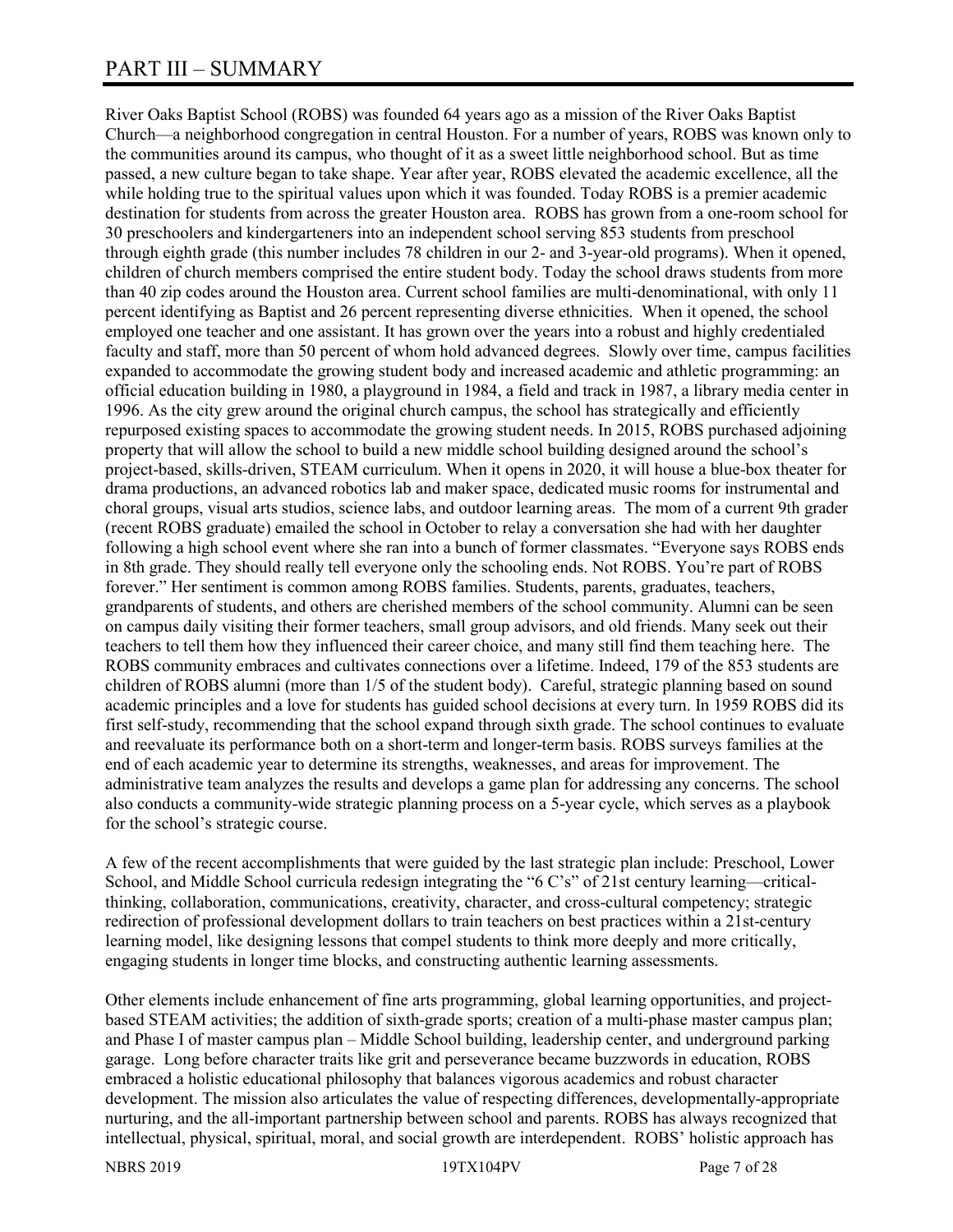set it apart as one of the best schools in Houston. Moreover, the culture has set the School apart as a place where every student is learning and every student is loved.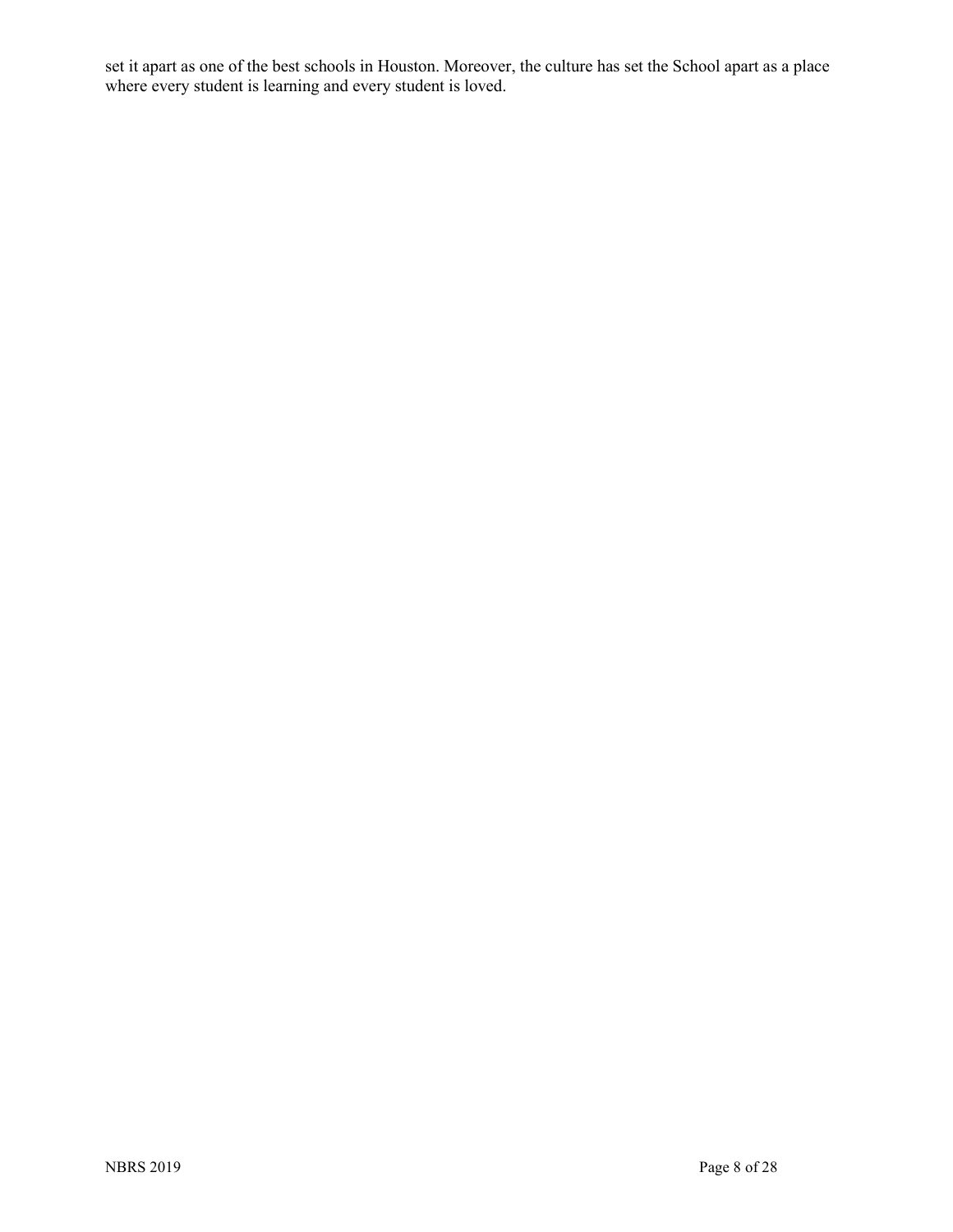#### **1. Core Curriculum:**

#### **1a. Reading/English language arts:**

ROBS standards, addressed by the Fountas & Pinnell Literacy Continuum, PK-8 (2017), were chosen because of their comprehensiveness; they guide teachers in planning and assessing learning opportunities. Detailed descriptions of comprehension strategies for thinking within/ beyond/about texts and specific technology-based programs (e.g., IXL) promote proficient readers. The guided reading continuum (K-3) provides access to differentiated reading level information for selecting individually-based goals. Shared, interactive, and modeled writing with support from mentor texts assists students in mastering the complex process of writing and its purpose of communicating the author's meaning to a variety of audiences. Fourth grade and middle school students supplement their scope and sequence with Jane Schaffer writing, as well as project-based learning opportunities, based on transdisciplinary inquiry questions. Middle school ELA students read for a variety of purposes; middle school ELA classes emphasize the exploration of literature and the analysis of text through the development of the multi-paragraph thesis essay. In middle school, grammar, usage, mechanics, and spelling, and vocabulary are taught in connection with reading and writing.

Teachers regularly assess students' instructional levels through running records (K-3). Additionally, teachers use the Fountas & Pinnell Benchmark Assessment System to match readers with the appropriate text, to plan instruction based on needs, and to track students over time. We use the Children's Progress Academic Assessment (PK-2) four times a year and the Comprehensive Testing Program (3-7) once a year as comparative data across years and skills to determine trends. Literacy work stations (K-4), in concert with small group reading instruction or individual routine assessments, support students in areas of the Literacy Continuum.

The ELA scope and sequence includes the Teacher's College Units of Study for reading and writing workshop in kindergarten to grade 3, an approach that honors varying levels in lower school classrooms. Short and explicit mini-lessons presented to the whole class include: a connection to provide context; a teaching point for demonstration or explanation; engagement in strategy practice through active involvement; and reframing teaching points to link learning with previous experiences. Intertwined in these mini-lessons are opportunities for students to practice specific skills related to print work (decoding or encoding), fluency, or comprehension.

#### **1b. Mathematics:**

Area high schools routinely comment on the strength of ROBS mathematics curriculum. High school math teachers say they are able to identify graduates from ROBS by their strong number sense, depth of understanding, and ability to think critically. Recognizing the importance of a successful transition to high school, ROBS considers exit-level mastery standards, setting grade-level goals that are both developmentally appropriate and challenging.

The School's core curriculum adheres to the mathematics content and process standards and is on grade level through fourth grade. Beginning in fifth grade, ROBS strategically bundles consecutive grade-level standards which enables all graduating students to complete Algebra I; about 20% of students also complete high school geometry.

From the play-based Preschool program using manipulatives to the high school level courses offered in Middle School, the math program provides an instructional sequence that engages and empowers students. Concepts are introduced with hands-on learning (concrete), developed with representational (pictorial) models, and solidified with symbolic explanations (abstract). Students demonstrate learning through gamebased play, presenting their work, and peer collaboration and communication. Upper elementary and middle school students also demonstrate conceptual understanding by using technology to model real-world applications. Technology also supports adaptive practice from kindergarten through eighth grade.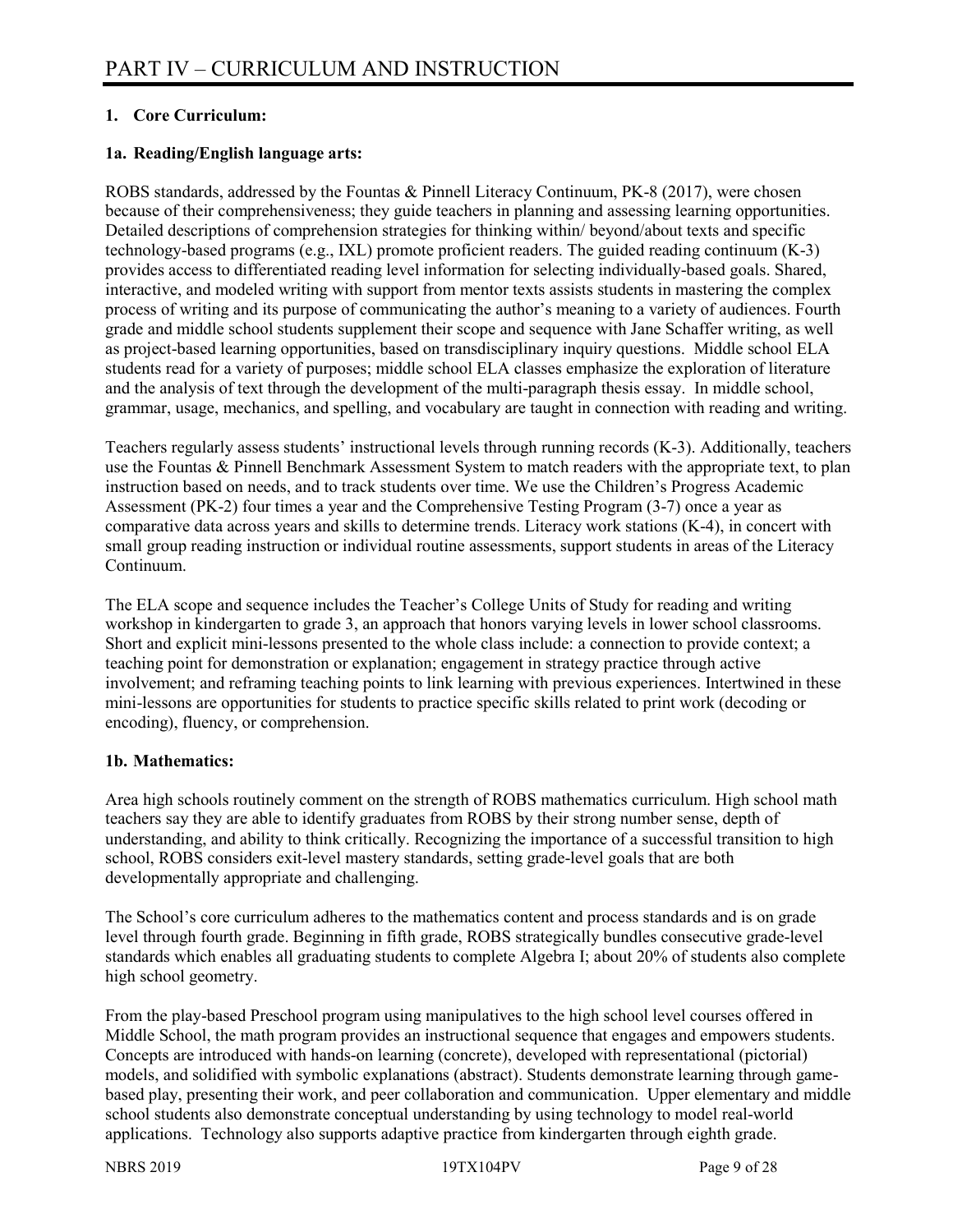Instruction is differentiated at all grades, intentionally extending and expanding content. Students in grades 1 - 8 who are closely approaching grade-level standards attend teacher tutorials; elementary students who require additional support work with the mathematics learning specialist.

Assessments are one component of each student's learning portfolio. Benchmark assessments are used twice yearly in early childhood to provide targeted support. Students also take standardized tests annually, Children's Progress Academic Assessment (CPAA) in PreK - grade 2 and Education Records Bureau Comprehensive Testing Program (ERB-CTP) IV in grades 3-7. Standardized test results are analyzed yearly, focusing on the performance of the school, grade levels, student cohorts, and individual students. This analysis informs decisions regarding curriculum and instruction.

#### **1c. Science:**

Science curriculum in grades K-8 aligns with Next Generation Science Standards (NGSS). NGSS allow students to think of science learning not as memorization of disconnected facts, but as a broad understanding of integrated and interrelated concepts. They connect scientific principles to real-world situations, allowing for more engaging and relevant instruction that teaches complicated topics more clearly. NGSS also connects learning over multiple years, strengthening engagement and deepening students' understanding of core ideas. The science units in the K-2 band of NGSS spiral in the 3rd-5th band. For example, first grade Sound and Light spirals in fourth grade with Energy and Sound, and second grade Plant and Animal Relationships spirals in fifth grade with Molecules to Organisms. In grades K-2, students take part in three twelve-week in-depth units, which also include engineering time in the Maker Space and in the Science Lab. In fourth grade, students put their scientific and engineering practices to good use as they discover the mechanism by which muscles control the movement of the bones. By building a robotic model of a finger based on how their own fingers work, students can then construct an explanation for how fingers move. In middle school (grades 5-8) students take on the role of a scientist or engineer to investigate a real-world phenomena-based problem. Students write scientific arguments based on evidence they have collected, connecting their reasoning to the evidence of their claim. In fifth grade, pairs of students collaborate in their research of the terrain of Mars from NASA maps and articles. They determine the best landing area and then build a Mars Rover with special adaptations for that geological terrain and then write a paper using claim, evidence, and reasoning. In their study of geology in sixth grade, each student chooses particular beach sand from over 80 tubs of sand from beaches all over the world to determine the minerals/sediments that created the sand, the source rock, and the distance the sediment travel. Experiments, data collection, and research back up their claim as to the origin of the sand. Collaborative problem-based learning continues in seventh grade Life Science and eighth grade Integrated Physics and Chemistry. Students develop expertise and a deep understanding of foundational scientific phenomena through repeated experiences within a wide variety of contexts. Students gather evidence through firsthand investigations and digital sources. They learn that there is not always one right answer. Assessments are a combination of teacher-generated and studentcreated projects. All students from grades 2-8 have access to technology-based support. Each student in grades 2-3 has an iPad and in fourth grade, the students have access to an iPad and a laptop. In middle school, all students have a laptop.

#### **1d. Social studies/history/civic learning and engagement**

Core content for social studies begins in Kindergarten with studies of the community. As students progress through Lower School and Middle School, their studies broaden to state, country, and finally the world with eighth grade American history. Although standards are aligned with Texas Education Agency (TEA) standards for social studies, grade-level units do not mimic TEA standardized units. By the end of fourth grade, students have covered the early explorers of North America through the American Revolution. Fifth grade picks up with the Revolution and continues through Reconstruction and growth to the West. Sixth and seventh grades explore two years of ancient world civilizations, and eighth graders complete a survey course of American history from colonization to 9/11.

NBRS 2019 Page 10 of 28 Instructional approaches vary, including project-based learning, differentiated instruction, document-based questions, direct instruction, and reinforcement of reading strategies in the content area. Research plays an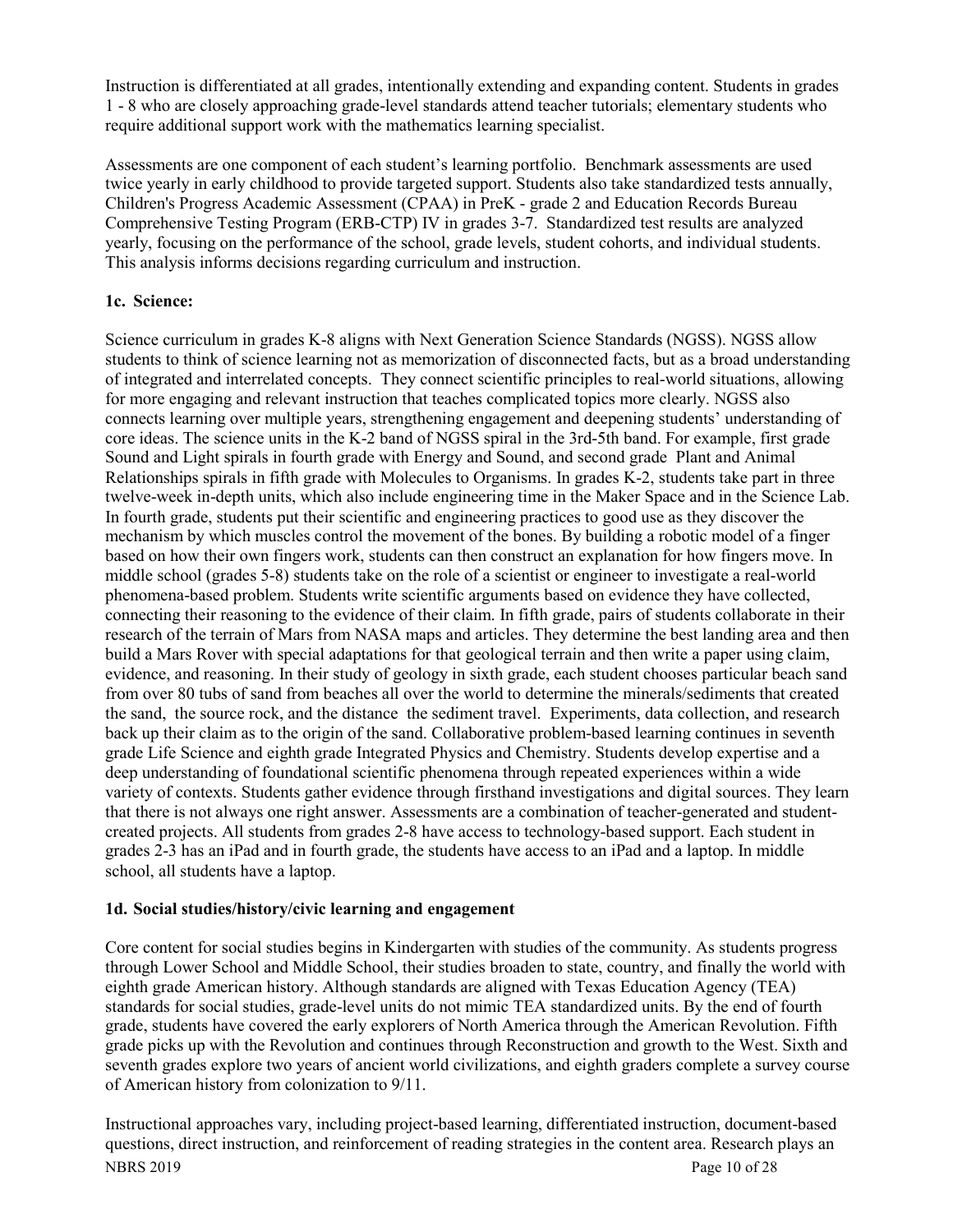important role in every grade level that touches not only on history, but geography, economics, government, culture, and religious studies. The teaching of skills that will help students succeed in life is a filter through which ROBS faculty approach every unit of social studies. Assessments are tiered so that from one grade level to the next the students understand the progression of skill requirements for each new grade level. Learning standards are carefully aligned with the Texas Education Agency per unit. ROBS' spiraled approach reinforces units and themes throughout the years so that frequent exposure will foster better learning and transfer. The ultimate goal of the social studies program is to promote in its students civic responsibility and leadership.

#### **1e. For secondary schools:**

#### **1f. For schools that offer preschool for three- and four-year old students:**

ROBS' early childhood program fosters the development of the whole child—cognitively, socially, physically, socially, emotionally, and spiritually. Through exploration and play, preschoolers experience literacy, mathematics, science, and engineering. Children grow creatively and physically through processbased art, music lessons and motor skills classes.

Both Preschool and Lower School use Fountas and Pinnell's Literacy Continuum to vertically align language and literacy curricula. Preschool's playful, hands-on mathematics program is based on Everyday Mathematics, also adopted in K-3. Hands-on science and engineering units prepare preschool students for K-3's rigorous NGSS units.

Preschool's focus on active investigation and discovery helps create confident lower school students. Purposeful phonological awareness and alphabetic instruction in preschool allows children to transition smoothly into K-3 reading and writing. Rich preschool math experiences help create K-3 problem solvers with strong number sense. Inquiry-based preschool science experiences create curious, engaged learners in the primary grades.

#### **2. Other Curriculum Areas:**

Fine Arts programming at ROBS follows the Texas Essential Knowledge and Skills (TEKS) standards. In grades K-4, students attend visual arts classes once per week for an hour and music classes twice a week for 30 minutes. Arts projects are tied to social studies, science, and language arts curriculum when appropriate. Music students perform either a musical or choral concert each year. Fifth and sixth grade students follow a rotation format through the year where they attend art, music, and theater classes. In seventh and eighth grades, students choose a semester elective and participate in art, music, and theater. Eighth grade art students produce an end of semester art show. Music students perform both through field trips and service opportunities and have an end of semester theater production in both grades. ROBS is very fortunate to provide daily Physical Education as an integral part of the total educational process for grades K-8. The P.E. program is movement-based, planned, and sequential, contributing to student growth physically, cognitively, and socially. Each class teaches students skills, effort, sportsmanship, and knowledge necessary to perform a variety of physical activities.

Daily P.E. helps instill in students a lifelong daily habit of physical activity and sets a foundation for healthy, active lifestyles. The ROBS Spanish program spans from Readiness (3's program) to eighth grade. In addition to equipping students with a second language, the program prepares and inspires students to connect, empathize, and understand cultures outside of their own in order to become active participants in a global society. The curriculum uses a wide array of vivid resources, both traditional and digital, to foster an innovative classroom environment where our students feel confident and prepared to pursue Spanish II and III at their choice of high school. The Spanish teacher team collaborates to find new and innovative instructional practices to create fresh and inspiring classroom environments. Their efforts foster student motivation, a love for learning, collaboration, risk-taking, and the development of critical thinking skills necessary to reach proficiency in the target language.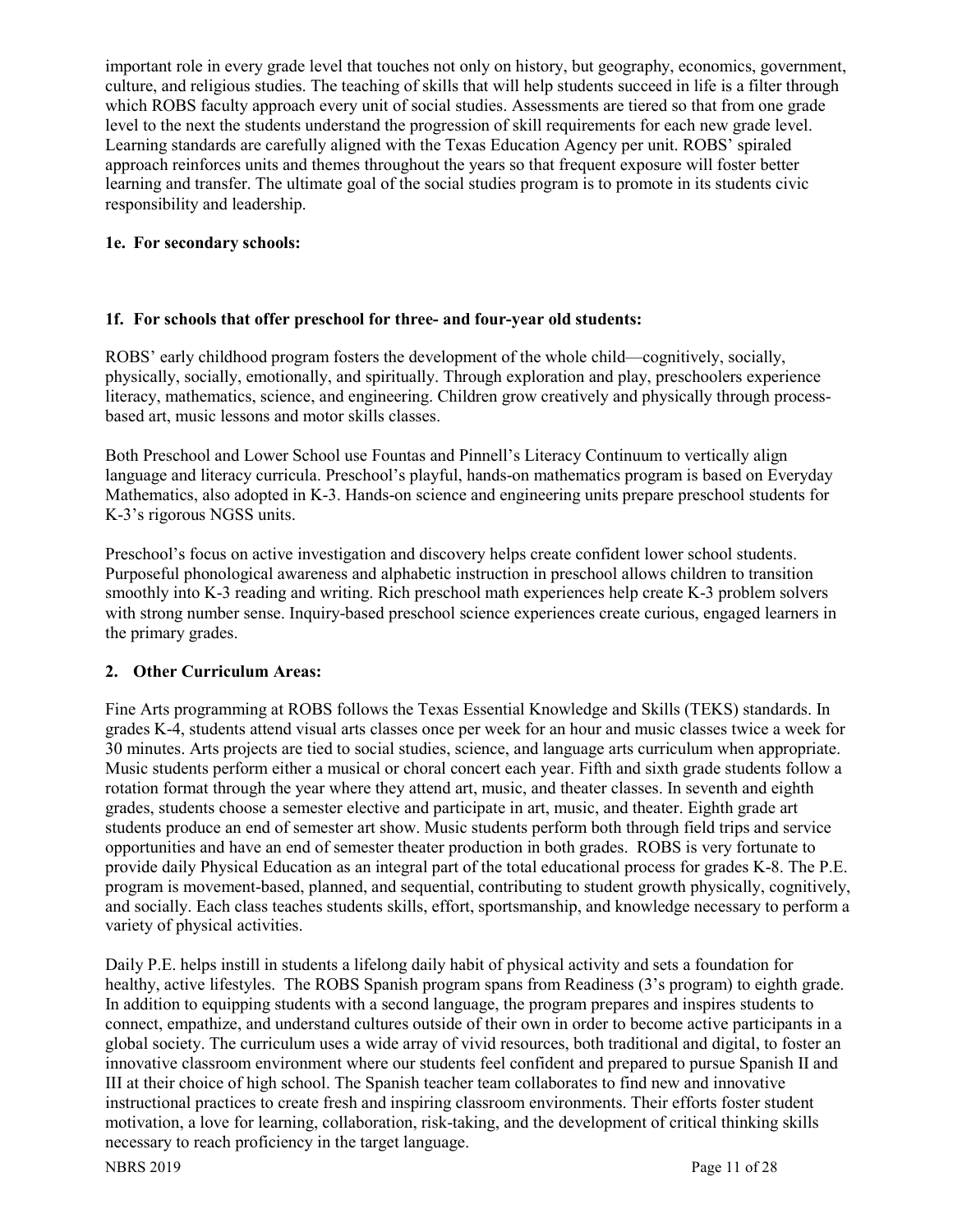Technology, Library, and Media at ROBS fall under the umbrella of innovation with a heavy focus on the 6 C's of 21st century learning. Teachers work with students in the library to conduct inquiry, curation, and exploration in a global learning community. Students are given hands-on opportunities to use media as useful learning tools. For example, students produce daily morning video announcements that are broadcast to the entire school. In addition to showing the kids the value of technological tools, it gives them a unique opportunity to develop leadership and collaboration skills. Eighth grade students produce the announcements; fourth grade students serve as the talent. Character education is infused throughout the school day. Christian principles and values undergird programming. For example, the Middle School advisory program provides a space for character growth. Advisories—small groups led by a teacher mentor—provide safe havens for students to think, pray, question and grow. The central objective is to build a meaningful and nurturing connection within the advisory group where advisors support and advocate for students and students feel valued and respected. Advisory focuses on developing a strong character to meet life's challenges with integrity and confidence. In Lower School, students participate in classroom character lessons that focus on developing and fostering empathy and resilience. In addition, students participate in lessons related to personal safety and online safety each year. During character lessons, students have the opportunity to engage in conversations and share ideas and experiences that relate to a particular topic. Beyond cultivating empathy and resilience in young students, character lessons strengthen bonds within classroom communities. ROBS' prevention and student wellness program focuses on educating parents, faculty, and students about a variety of topics, ranging from cyber safety to drug and alcohol prevention and healthy peer relationships. These prevention and wellness initiatives in combination with the classroom character lessons and Advisory program are an integral part of the school mission to build students with strong character. Nurturing the spirit is an important component of ROBS' mission to grow students in knowledge, character, and faith. Faith-based Christian programming therefore permeates campus life at ROBS. Through weekly chapel lessons, daily devotionals, Bible classes, and advisory lessons, ROBS' spiritual education grounds students for a lifelong relationship with Christ.

#### **3. Special Populations:**

River Oaks Baptist School (ROBS) has approximately 853 students, ranging from ages 2 to 14. The School's mission statement affirms respect for the diversity and dignity of the individual, each uniquely created by God with special qualities and gifts for development. Recognizing each student's individual gifts means accommodating a huge variety of learning styles, ability levels, and unique characteristics within each classroom. Teachers at ROBS are highly qualified and trained to implement research-based instructional strategies while meeting the learner at his or her individual level and providing opportunities in which they can be stretched and can grow in a safe and nurturing environment. At the basic classroom level, teachers implement differentiation across content, process, learning environment, and product. Students are instructed at their personal level and provided with materials that meet them where they are. Students are provided with tiered activities in which they study the same content but do different activities or use different learning processes. Teachers utilize flexible grouping and flexible seating allowing students to choose what modalities work best for them and providing many opportunities for choice. Teachers also allow for different options of expression and vary products that demonstrate student understanding. Teachers present content in ways that are effective for visual, auditory, and kinesthetic learners to make instruction accessible to all. Students are encouraged to use tools within the classroom such as standing desks, wobble stools, noise-canceling headphones, choice boards, visuals, iPads, schedules, break areas, whisper phones, highlighters, and reading tracking strips to support their learning.

NBRS 2019 Page 12 of 28 In addition to what is available within the classroom, outside the classroom there is a network of support. ROBS has three learning specialists, one in each department. The "Student Support Team," which includes the Head, Assistant Head, Counselor, and Learning Specialist from each department, regularly meets with each teacher to discuss their students and supports their social, emotional, and academic well-being. For students who display a need for academic intervention, teachers provide tutorials before school twice per week beginning in first grade. If a student continues to show need in a specific area, the learning specialist gives support to the teacher in the form of strategies, tools, observations, and working with the student. On campus, a full-time reading specialist conducts reading intervention, phonological awareness and decoding work with students in kindergarten through second grade. The student support office also employs a math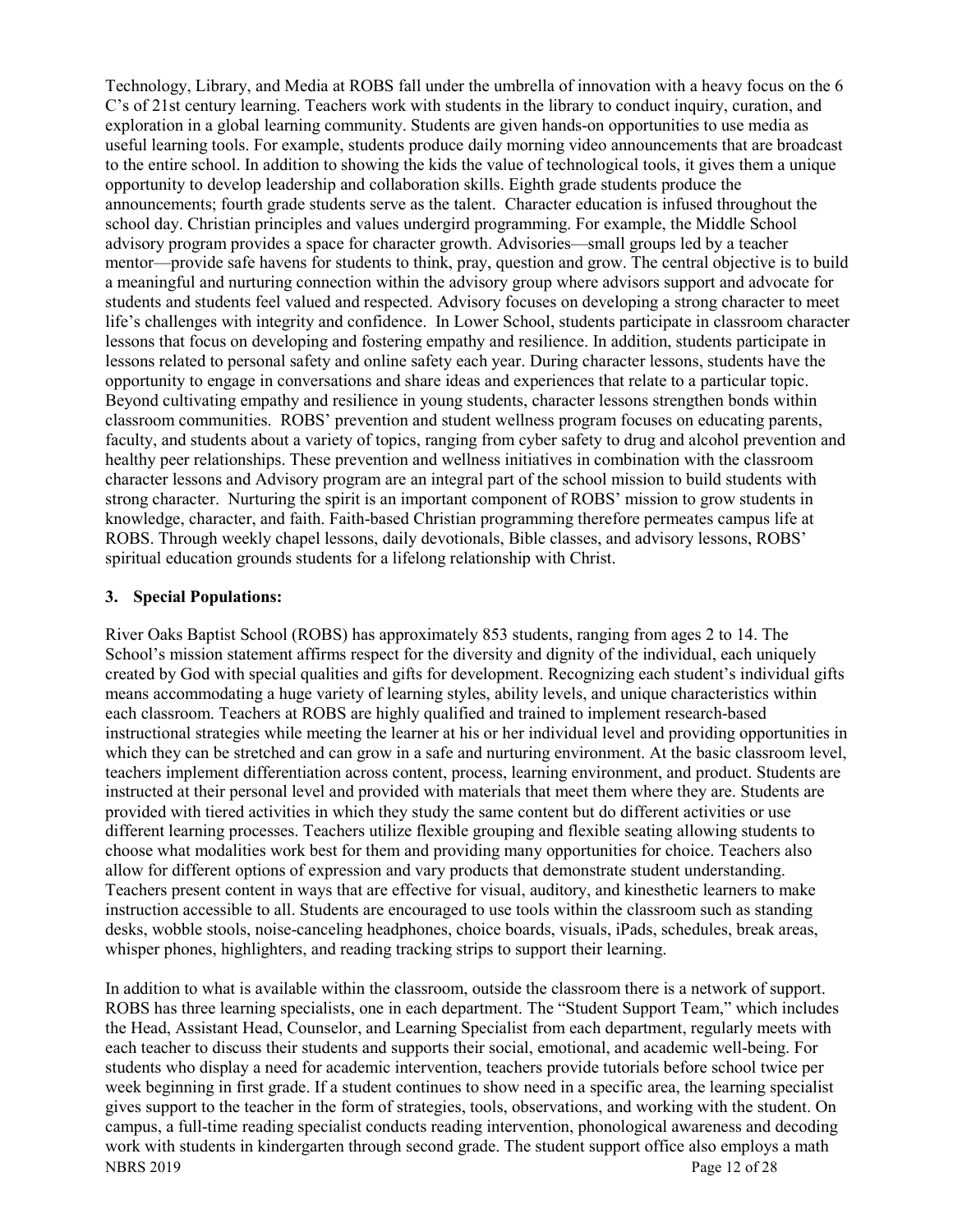specialist dedicated to Lower School students.

The learning specialists in Lower School and Middle School are currently in the process of being re-certified in gifted and talented best practices. When students are struggling and they do not appear to be progressing even after additional support, the support team refers the students to be assessed by an independent psychologist in a psychoeducational evaluation. Once the team receives the report, the learning specialist reviews the results and creates a learning plan based upon the psychologist's diagnoses and recommendations.

ROBS offers extended time, preferential seating, reduced spelling penalty, note-taking support, keyboarding, scantron waiver, and foreign language waiver. Additionally, students are permitted to take their assessments in a small group setting in the Student Support Office which is quiet and provides space with reduced distractions. In the year 2017 – 2018, 120 of students at the Lower School (K-4) and Middle School (5-8) levels were served with accommodations to meet their individual needs. In addition to the accommodations provided, Lower School students with a diagnosis or academic need can receive reading tutoring, math tutoring, occupational therapy and/or speech therapy during the school day by outside professionals for students in kindergarten through fourth grade. Middle School students who have a learning plan or academic needs are eligible to receive tutoring on campus before or after school.

ROBS is fully committed to providing a rich educational environment for the varied needs within the student population. To meet the unique needs of our learners, ROBS provides students with the tools and strategies, helping them build a learning foundation for independence and success.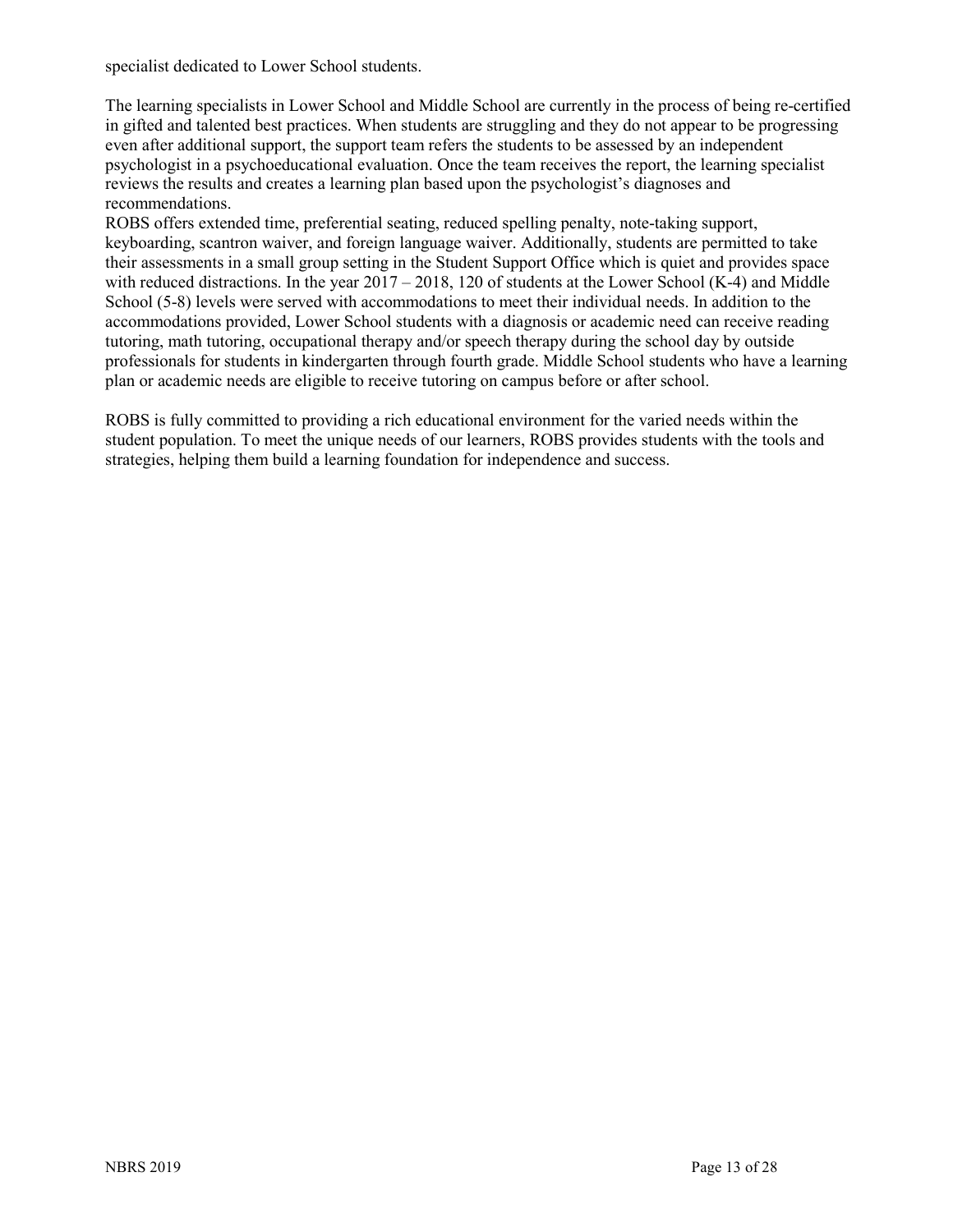#### **1. School Climate/Culture:**

Studies show that students are more motivated—and learn more—when they contribute real solutions to be shared with their community. Many schools embrace this research in theory. ROBS embraces it in practice, with a culture where students freely share new ideas and solutions. Students often walk into the Head of School's office to talk about their concerns and ideas. Most importantly, school leadership promotes open dialogue and collaborative problem-solving by implementing many of the students' suggestions. Last spring, two eighth grade students presented a proposal to ROBS leadership for an official school comfort dog. Through the Capstone Scholar program, a faculty mentor assisted the students in developing a research-based case for a comfort dog. The students studied the psychological, social, and emotional benefits of comfort dogs, particularly in school settings. Their case included compelling research: simply petting a dog can decrease levels of stress hormones, regulate breathing, and lower blood pressure. Their research also indicated that students often use a comfort dog as an excuse to visit the counselor's office. In presenting their proposal, the students had to field questions about the risks and potential drawbacks of having a school comfort dog. Their sound argument and well-developed proposal convinced the board and administration to approve the request. Other student-led initiatives include a student council request to allow a broader range of footwear in the school dress policy; changing the school's mascot; allowing music in the lunchroom. Not all requests are honored. But every single one is met with an open mind and collaborative spirit. The Head of School often responds to student requests by challenging them to think harder. What would make their proposal stronger? What research is missing? Which stakeholders will be affected? What are the direct and indirect costs? Any downstream effects? The challenge of developing a solution to something you care about and the validation of being successful empowers ROBS' students as innovative leaders and strong critical thinkers. What's more motivating than knowing you can have a positive influence on the world around you? ROBS promotes a culture of respect and value among teachers in a similar fashion—by engaging faculty in decisions and processes that affect them. This past fall the school conducted a formal national search for a new head of middle school. The executive council engaged Middle School teachers from every grade level and subject area in the interview process. Each participant weighed in on the ultimate decision.

The School has also established formal channels for open communication between faculty, staff, and leadership. The School Advisory Council (SAC) is a faculty, staff and school leadership group that meets quarterly to identify and resolve important problems and issues. SAC includes teacher representatives from each division, a special area teacher, and a staff member. It has become an effective conduit for open communication between the decision-makers and ROBS' frontline educators. The School has also created a philanthropic platform to support teachers not just as educators, but as lifelong learners. The ROBS' faculty grants program funds summer study, travel, and professional development opportunities for teachers. For example, last year language arts teachers attended the Creativity Workshop in Florence, Italy over spring break, and the maker space teacher attended a workshop about maker spaces in Sonoma, California. The eighth-grade class raises the money for the grants by selling refreshments at sports games and organizing other fundraisers throughout the year. The grants are also supported through a gift from a parent of two school graduates. ROBS teachers are well loved and respected, as demonstrated by the many ways students, parents, and leadership support them.

#### **2. Engaging Families and Community:**

The research is clear: parent engagement is critical to student success. ROBS is blessed to have an army of involved parents, grandparents, and other community partners. ROBS' community is strong and inclusive, offering a variety of ways to be involved and feel connected. From campus activities and events to volunteer opportunities or virtual participation options, the School intentionally works to connect with all of its constituents. A primary source of connection is the ROBS Parent Association—a well-oiled, robust machine of school volunteers that keep programs vibrant and forward-thinking. Last year alone, parent volunteers contributed approximately 12,300 hours to ROBS, filling more than 2,000 volunteer positions. That includes more than 50 leadership positions. From running an online store for school merchandise to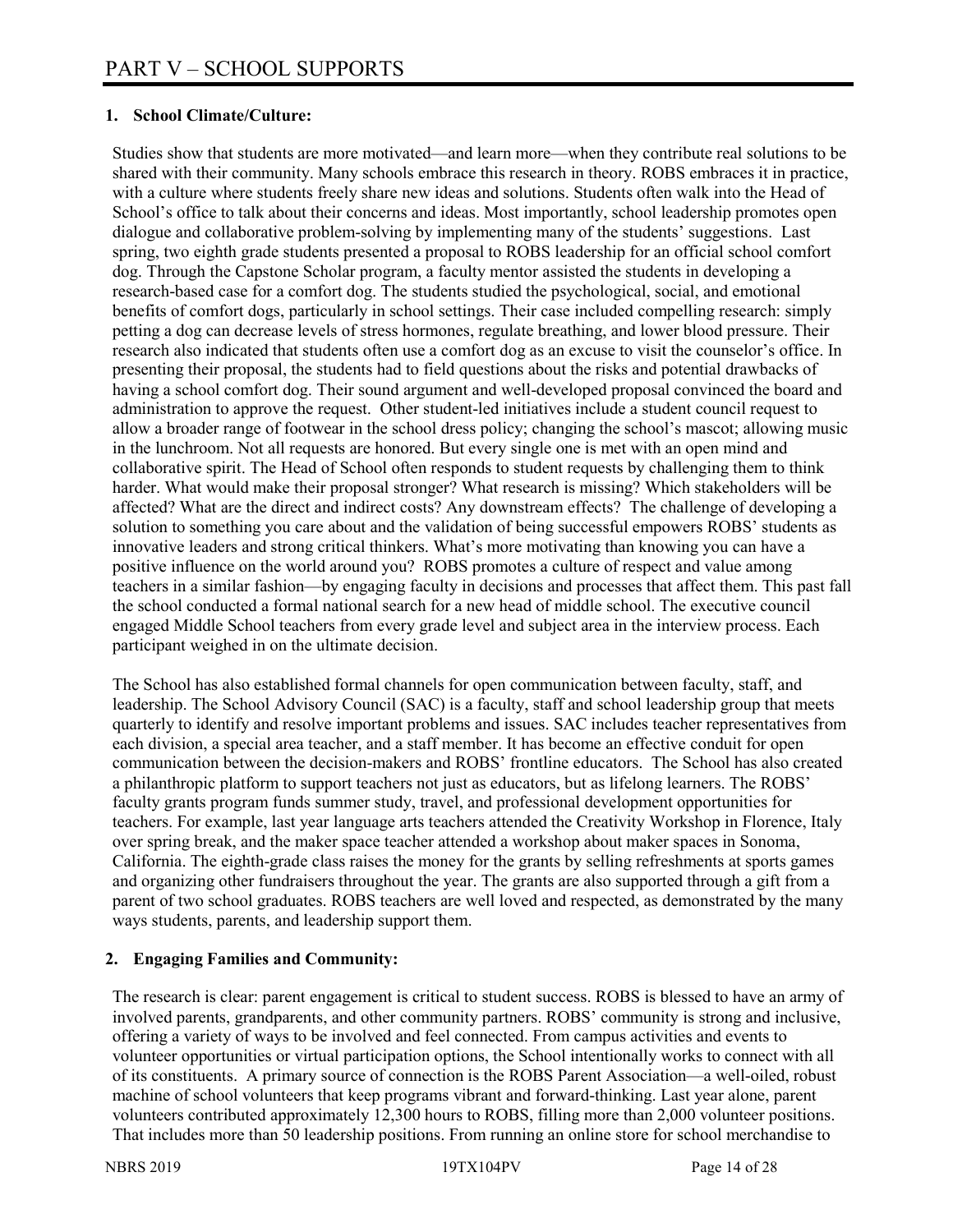serving lunch in the cafeteria or working a booth at the fall fair, the volunteers do the work of about 7 fulltime employees. ROBS' annual character theme has become a powerful unifier for the community. At the beginning of each school year, ROBS announces a new character theme. Last year, "Love Does" became a unifying mantra for students, faculty, parents, siblings and others. Because character is instilled through practice and persistent effort, the theme bleeds into programs and activities all over campus—and beyond. Teachers connect science projects on the ecosystem to service projects cleaning the Galveston Bay. In addition to posting examples of Love Does on ROBS' social media sites, parents began to post examples of it in their own homes. Pictures of brothers and sisters sharing were tagged with #lovedoes. A first grader composed a song titled "Love Does" and sold albums to raise money for victims of Hurricane Harvey. The whole community wore Love Does rubber bracelets to show their solidarity. The Love Does character theme was a perfect backdrop for ROBS' annual All-School Day of Service on Martin Luther King, Jr. Day. Last year, over 350 ROBS students, parents, faculty, and staff volunteered (on a school holiday) to refurbish the library of McGowen Elementary School, which was damaged in Hurricane Harvey. Volunteers scrubbed floors and installed new carpet. They labeled, organized, and shelved more than 2,400 books—all collected by the ROBS community ahead of the service day—increasing the library's size more than six-fold. Preschoolers worked alongside fifth graders; teachers worked alongside students; parents worked alongside school custodians. The All-School Day of Service is a powerful community-building program for ROBS as well as for its Houston neighbors. ROBS' strategic planning process is a valuable tool for engaging parents and community members. Alumni, parents, past parents, teachers, staff, board, church, and others are invited to participate in a strategic thinking group exercise every five years. Online participation was offered for those who couldn't attend in person. The collective responses drive the ultimate strategic plan, which serves as a course outline for the school's future. Not only is everyone given a voice, but they are also given ownership of the school's future.

#### **3. Professional Development:**

ROBS instills a deep love for learning, both for students and teachers. The School intentionally offers opportunities that engage and inspire teachers as much as they are expected to engage and inspire students. ROBS' instructional approach is designed to make lessons come alive in young minds. This is not schooling. This is passionate learning, and it is a pursuit that carries over into high school and throughout life. ROBS helps students and teachers discover their God-given gifts and celebrate the talents of others.

Each teacher sets professional goals on a yearly basis and meets with his/her Division Head throughout the year to achieve his/her goals. The Associate Head of School for Academics and the content area curriculum coordinator work with each individual teacher to create professional development plans. With the plan as a framework, teachers are guided toward appropriate professional development opportunities with School funds earmarked for this purpose. Professional development can be before, during or after the school day, as well as on weekends or during breaks as the teacher chooses.

Academic leadership guides the overall direction of professional development. The academic leadership team builds a three-year Professional Development plan and accompanying budget as influenced by teacher need, school direction, and assessment outcomes.

Professional development experiences can even include opportunities for character growth. Grants available through philanthropic gifts to the School have funded teacher pilgrimages to the Holy Land to retrace the steps of Jesus and Creativity Workshops in Prague, to name a few. Ultimately, teachers and staff members return to ROBS and share their newfound knowledge with peers and students. For example, following the Creativity Workshop, the librarian assembled a "Creativity Corner" in the library where Lower School students can tinker every morning before school starts.

#### **4. School Leadership:**

River Oaks Baptist School believes that leadership is most effective when it's distributed among a team of individuals with different skillsets and experiences but a shared mission to spark and sustain a culture of passionate learning. ROBS purposefully works to maintain a collaborative leadership structure. The Head of School meets daily with her Executive Council, a small group of decision-makers who manage the School's strategic direction and ensure operational cohesiveness. The Executive Council is supported by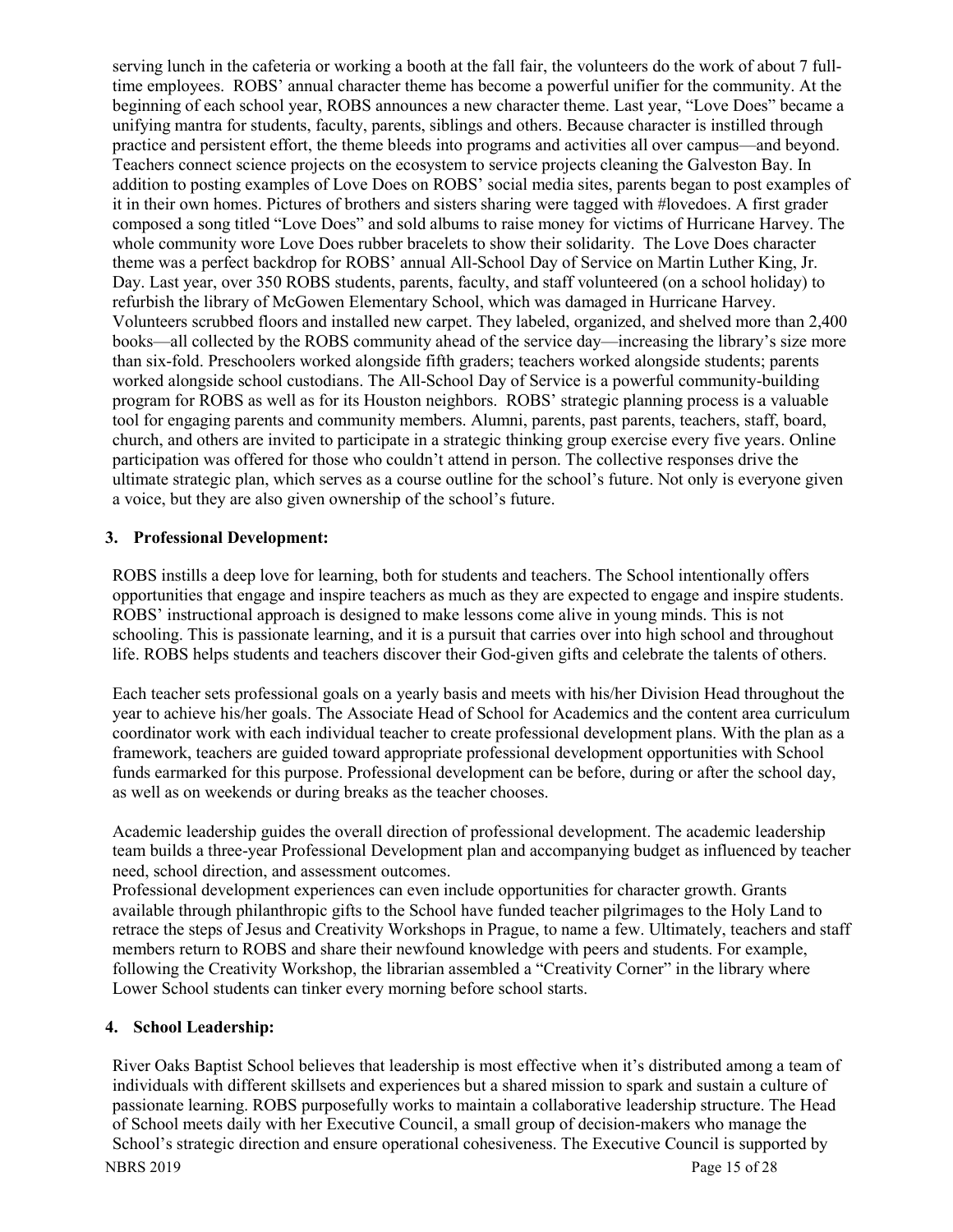the Administrative Team which manages the day-to-day operations of the School. Finally, ROBS' curriculum coordinator team leads vertical and horizontal alignment of curriculum across all three divisions.

Effective leaders depend on responsive teams. Recognizing the importance of team dynamics, ROBS has established formal channels for open and honest vertical communication between the leadership team, teachers, and other staff members. Team, department, and council meetings have become a space where open two-way conversation occurs in a healthy and respectful way. Discontent is often diffused when teachers understand decisions more fully, and the Executive Council better understands the full effects of their decisions.

Smart leaders also plan for the future. The administrative team conducted a thorough succession planning exercise this year, identifying faculty and staff members with the core leadership competencies valued at River Oaks Baptist School. The administrative team crafted development plans specific to each prospective leader and his/her desired path.

This year the Executive Council guided the creation of a ROBS Databook to help measure performance year over year. It includes student achievement metrics, student satisfaction metrics, parent satisfaction metrics, high school matriculation data, and a whole host of financial and admission metrics. The ROBS Databook will be produced annually going forward and shared with the Board of Trustees. The Databook is, in essence, a yardstick for leadership accountability.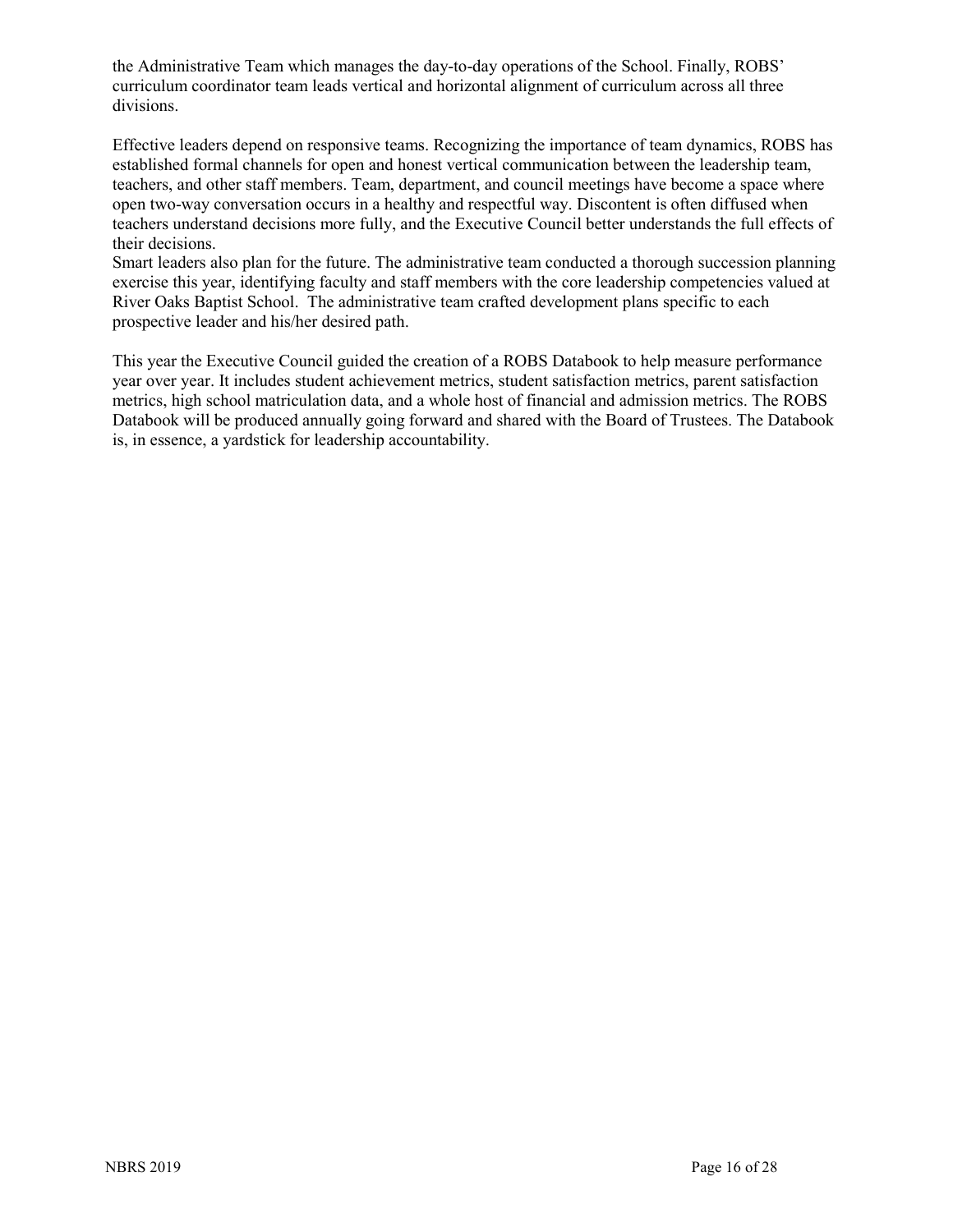ROBS first opened its doors in 1955, and in the ensuing years has been regarded as a model independent school. This regard was confirmed recently with the completion of a \$65 million capital campaign with a focus on building a student-centered learning environment for Middle School students that would allow for increased collaboration, communication, and creativity. The new building would allow already innovative educators even more opportunities to engage students and their learning. ROBS also recognized the importance of strengthening the curriculum. To that end, ROBS engaged Dr. Heidi Hayes Jacobs, an internationally renowned curriculum expert to help map the curriculum within the framework of the 21st century learning model. The goals for the work with Dr. Hayes Jacobs included: 1. Taking advantage of Rubicon Atlas to map the curriculum as defined by River Oaks Baptist School; 2. Exploring tools to engage students and guide instruction and assessment; 3. Ensuring that the curriculum is aligned both horizontally among each set of grades, and vertically K-8 in each content area; 4. Ongoing professional development for teachers and administrators. Heidi worked with the Preschool, Lower School, and Middle School Division Heads, curriculum coordinators across all subjects, and the Associate Head of School for Academics to tackle these goals. Dr. Hayes Jacobs and the team focused on mapping the curriculum in Rubicon Atlas, updating it, and if necessary, cleaning it out. This process took just over two years to complete, and ongoing updates of Atlas Rubicon continues. Year three focused on innovating the curriculum. For example, ROBS reexamined how to properly assess student work and the importance of instructional coaching. At the end of year three, the ROBS curriculum coordinators and the administrative team were ready to implement, which became the focus of year four. Through workshops, weekly meetings with coordinators, and a focused determination to evaluate the curriculum standards, the curriculum was indeed vertically and horizontally aligned by the summer of 2018. During this current year, the curriculum work has evolved into a focus on highlighting the differentiation available in our curriculum as well as looking for new and innovative ways to differentiate. ROBS would not have been at this point without the work and support of Dr. Heidi Hayes Jacobs.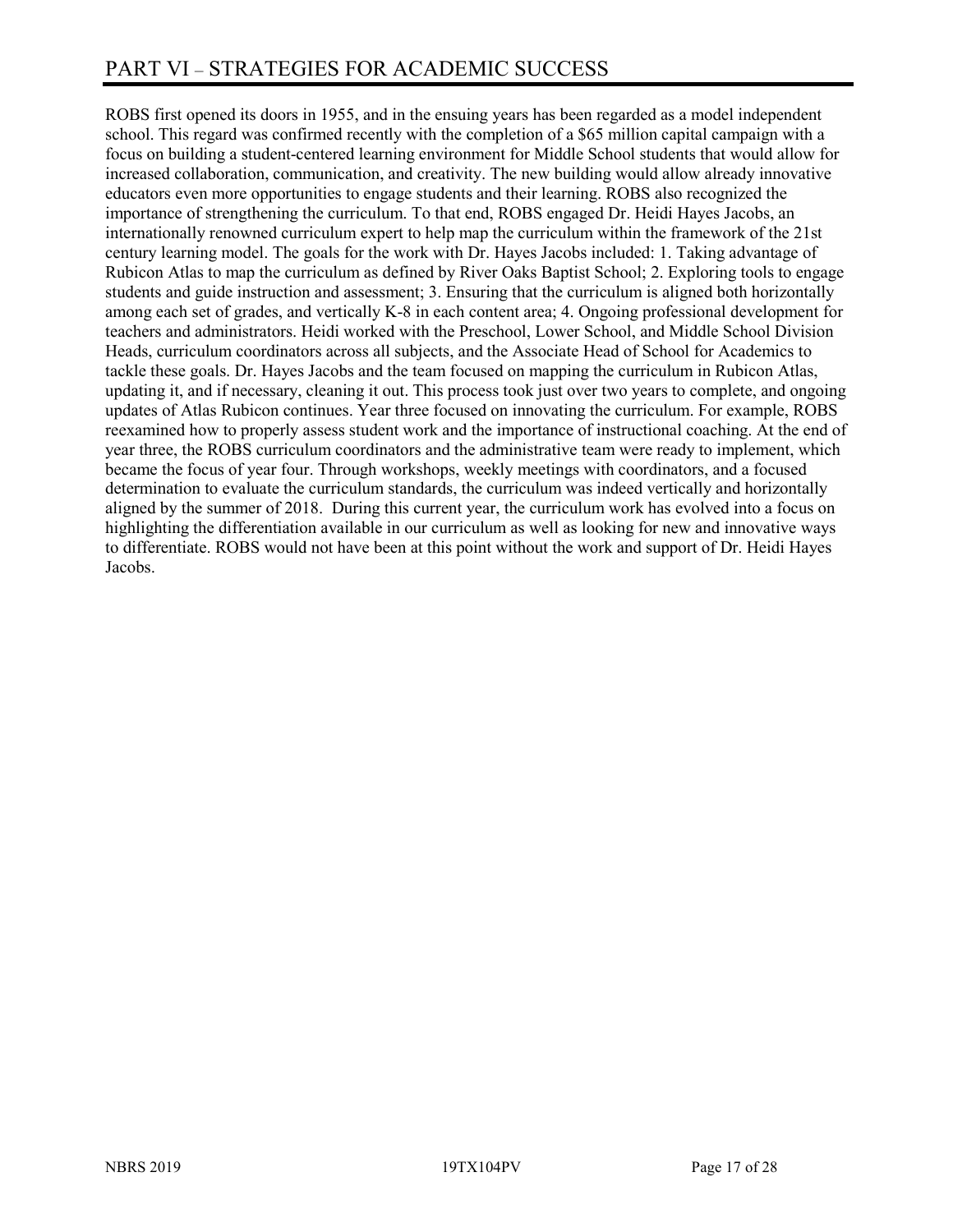# PART VII – NON-PUBLIC SCHOOL INFORMATION

1. Non-public school association(s): Other

Identify the religious or independent associations, if any, to which the school belongs. Select the primary association first.

| 2. | Does the school have nonprofit, tax-exempt $(501(c)(3))$ status?                                       | Yes X   | No. |
|----|--------------------------------------------------------------------------------------------------------|---------|-----|
| 3. | What is the educational cost per student?<br>(School budget divided by enrollment)                     | \$25590 |     |
|    | 4. What is the average financial aid per student?                                                      | \$15606 |     |
|    | What percentage of the annual budget is devoted to<br>scholarship assistance and/or tuition reduction? | 7%      |     |
| 6. | What percentage of the student body receives<br>scholarship assistance, including tuition reduction?   | 9%      |     |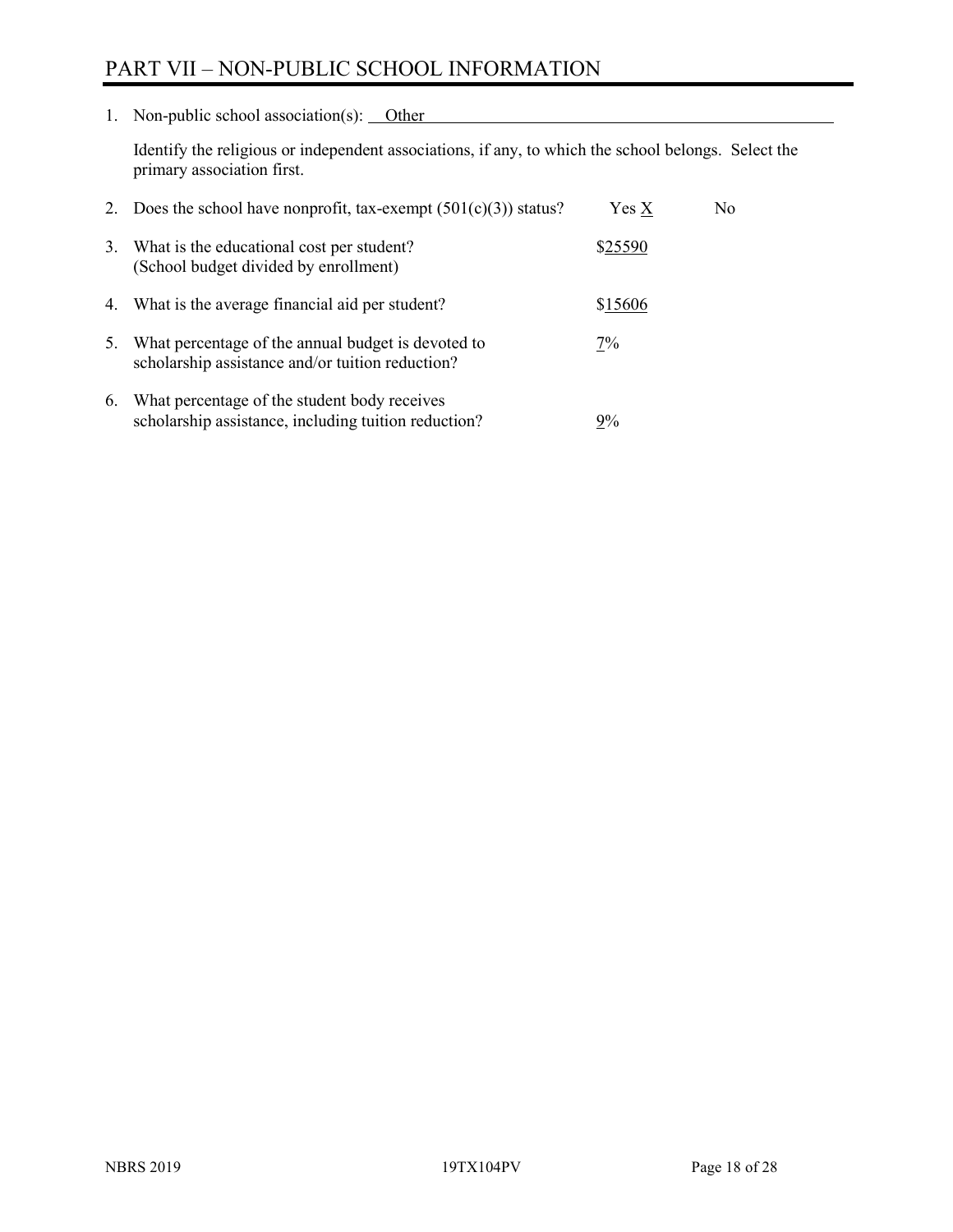## PART VIII – ASSESSMENT RESULTS FOR NORM-REFERENCED TESTS

#### **REFERENCED BY NATIONAL NORMS**

| Subject: Math                        | <b>Test: CPT-IV</b>   | Grade: 3                 |
|--------------------------------------|-----------------------|--------------------------|
| <b>Edition/Publication Year:</b> N/A | <b>Publisher: ERB</b> | Scores are reported here |
|                                      |                       | <b>as:</b> Scaled scores |

| School Year                                | 2017-2018 |
|--------------------------------------------|-----------|
| Testing month                              | Apr       |
| <b>SCHOOL SCORES</b>                       |           |
| <b>Average Score</b>                       | 312       |
| Number of students tested                  | 78        |
| Percent of total students tested           | 19.8      |
| Number of students alternatively assessed  | $\Omega$  |
| Percent of students alternatively assessed | $\theta$  |
| <b>SUBGROUP SCORES</b>                     |           |
| <b>1. Students with Disabilities</b>       |           |
| Average Score                              | 295       |
| Number of students tested                  | 11        |
| 2. Other 2                                 |           |
| <b>Average Score</b>                       |           |
| Number of students tested                  |           |
| 3. Other 3                                 |           |
| <b>Average Score</b>                       |           |
| Number of students tested                  |           |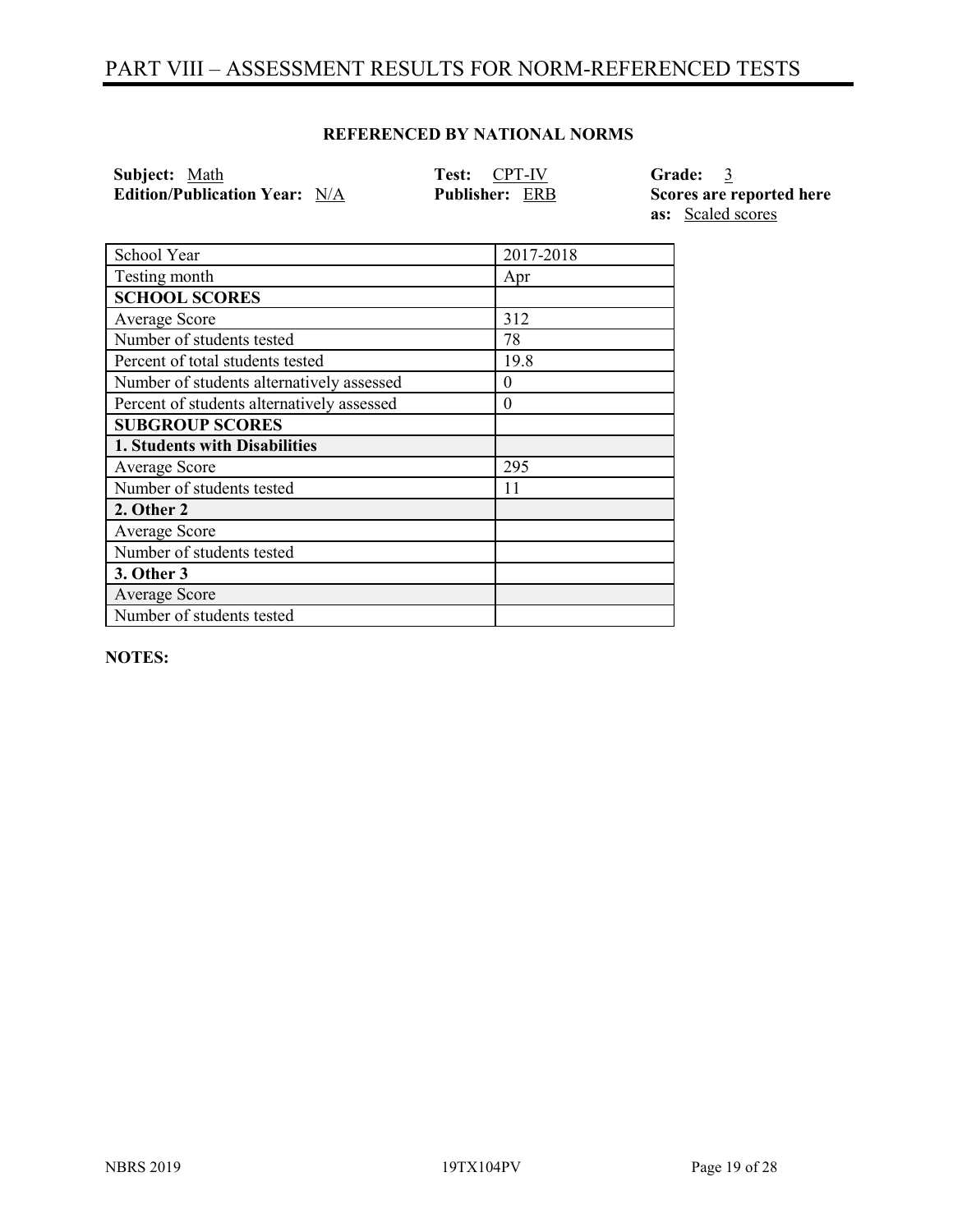| Subject: Math                        | <b>Test:</b> CPT-IV   | Grade: 4                 |
|--------------------------------------|-----------------------|--------------------------|
| <b>Edition/Publication Year:</b> N/A | <b>Publisher:</b> ERB | Scores are reported here |

**as:** Scaled scores

| School Year                                | 2017-2018 |
|--------------------------------------------|-----------|
| Testing month                              | Apr       |
| <b>SCHOOL SCORES</b>                       |           |
| Average Score                              | 341       |
| Number of students tested                  | 79        |
| Percent of total students tested           | 20.05     |
| Number of students alternatively assessed  | $\theta$  |
| Percent of students alternatively assessed | $\theta$  |
| <b>SUBGROUP SCORES</b>                     |           |
| 1. Students with Disabilities              |           |
| Average Score                              | 330       |
| Number of students tested                  | 11        |
| 2. Other 2                                 |           |
| Average Score                              |           |
| Number of students tested                  |           |
| 3. Other 3                                 |           |
| <b>Average Score</b>                       |           |
| Number of students tested                  |           |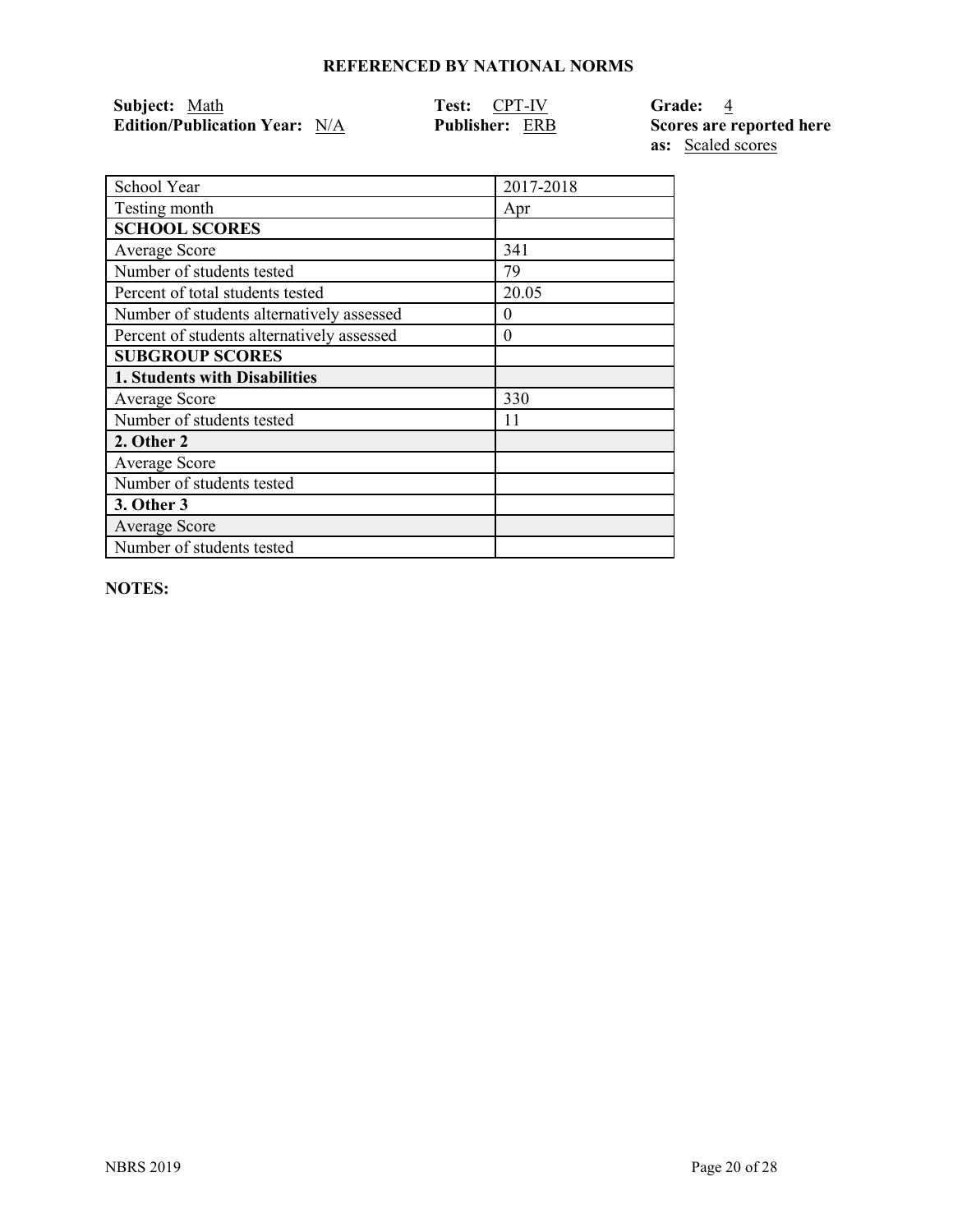| Subject: Math                        | <b>Test:</b> CPT-IV   | Grade: 5                 |
|--------------------------------------|-----------------------|--------------------------|
| <b>Edition/Publication Year:</b> N/A | <b>Publisher:</b> ERB | Scores are reported here |

**as:** Scaled scores

| School Year                                | 2017-2018 |
|--------------------------------------------|-----------|
| Testing month                              | May       |
| <b>SCHOOL SCORES</b>                       |           |
| Average Score                              | 360       |
| Number of students tested                  | 80        |
| Percent of total students tested           | 20.3      |
| Number of students alternatively assessed  | $\theta$  |
| Percent of students alternatively assessed | $\theta$  |
| <b>SUBGROUP SCORES</b>                     |           |
| 1. Students with Disabilities              |           |
| Average Score                              | 345       |
| Number of students tested                  | 19        |
| 2. Other 2                                 |           |
| Average Score                              |           |
| Number of students tested                  |           |
| 3. Other 3                                 |           |
| <b>Average Score</b>                       |           |
| Number of students tested                  |           |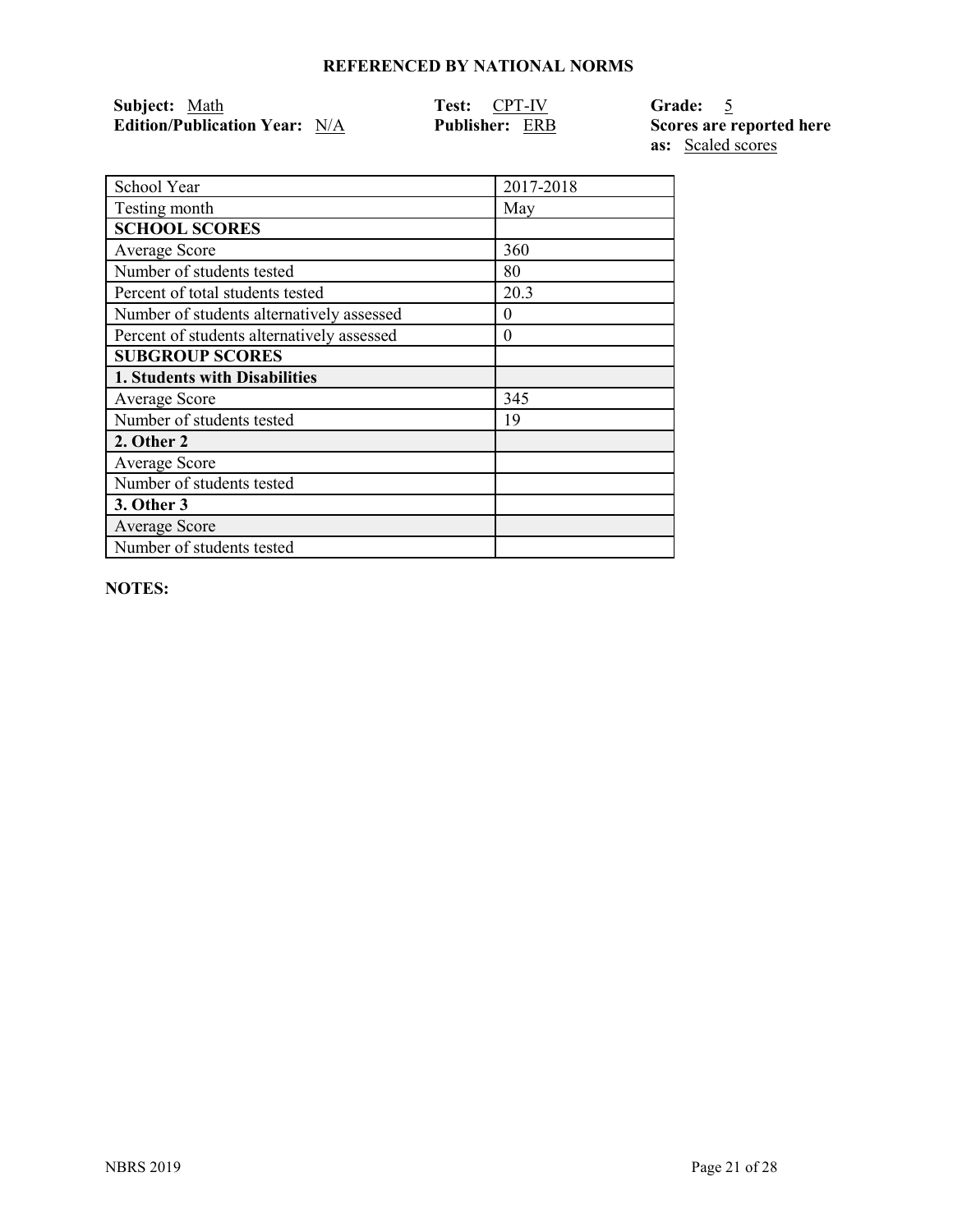| Subject: Math                        | <b>Test: CPT-IV</b>   | Grade: 6                 |
|--------------------------------------|-----------------------|--------------------------|
| <b>Edition/Publication Year:</b> N/A | <b>Publisher: ERB</b> | Scores are reported here |

**as:** Scaled scores

| School Year                                | 2017-2018 |
|--------------------------------------------|-----------|
| Testing month                              | May       |
| <b>SCHOOL SCORES</b>                       |           |
| Average Score                              | 373       |
| Number of students tested                  | 81        |
| Percent of total students tested           | 20.56     |
| Number of students alternatively assessed  | $\theta$  |
| Percent of students alternatively assessed | $\theta$  |
| <b>SUBGROUP SCORES</b>                     |           |
| 1. Students with Disabilities              |           |
| Average Score                              | 370       |
| Number of students tested                  | 15        |
| 2. Other 2                                 |           |
| Average Score                              |           |
| Number of students tested                  |           |
| 3. Other 3                                 |           |
| <b>Average Score</b>                       |           |
| Number of students tested                  |           |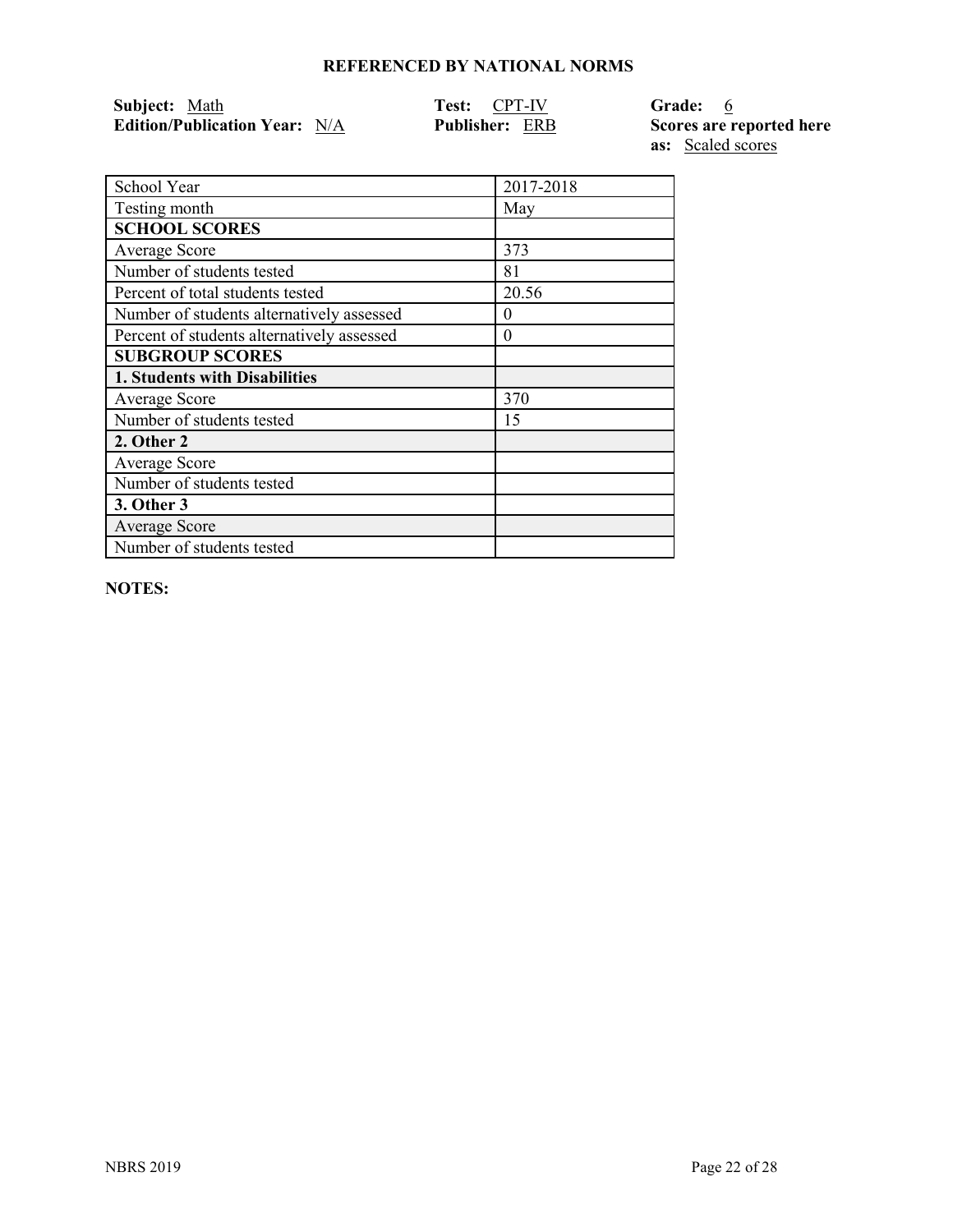| Subject: Math                        | <b>Test:</b> CPT-IV   | <b>Grade:</b>  |
|--------------------------------------|-----------------------|----------------|
| <b>Edition/Publication Year:</b> N/A | <b>Publisher: ERB</b> | Scores are rep |

**Ported here as:** Scaled scores

| School Year                                | 2017-2018 |
|--------------------------------------------|-----------|
| Testing month                              | May       |
| <b>SCHOOL SCORES</b>                       |           |
| Average Score                              | 355       |
| Number of students tested                  | 76        |
| Percent of total students tested           | 19.29     |
| Number of students alternatively assessed  | $\theta$  |
| Percent of students alternatively assessed | $\theta$  |
| <b>SUBGROUP SCORES</b>                     |           |
| <b>1. Students with Disabilities</b>       |           |
| Average Score                              | 346       |
| Number of students tested                  | 25        |
| 2. Other 2                                 |           |
| Average Score                              |           |
| Number of students tested                  |           |
| 3. Other 3                                 |           |
| <b>Average Score</b>                       |           |
| Number of students tested                  |           |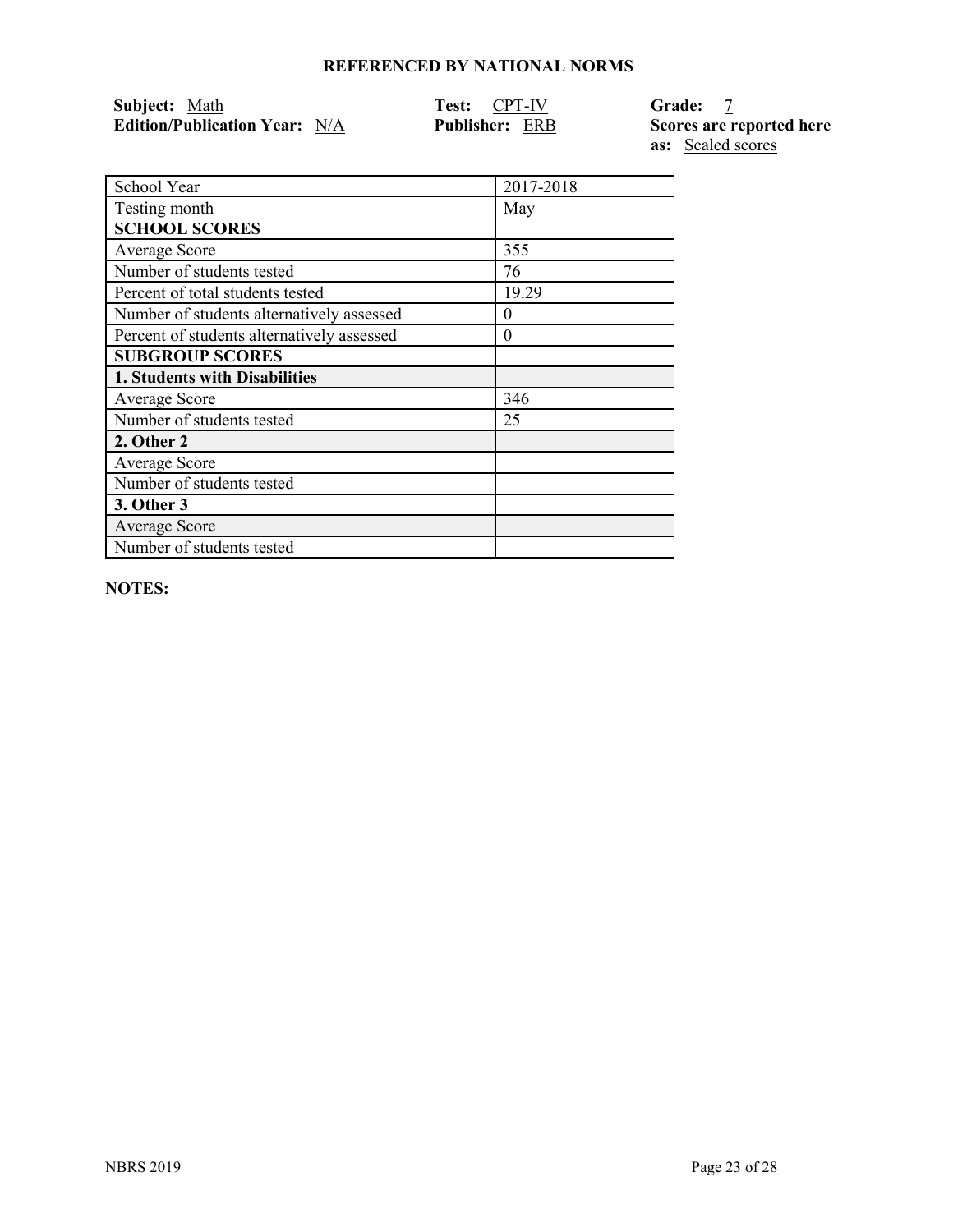| <b>Subject:</b> Reading/ELA          | <b>Test: CPT-IV</b>   | Grade: 3                 |
|--------------------------------------|-----------------------|--------------------------|
| <b>Edition/Publication Year:</b> N/A | <b>Publisher: ERB</b> | Scores are reported here |

**as:** Scaled scores

| School Year                                | 2017-2018 |
|--------------------------------------------|-----------|
| Testing month                              | Apr       |
| <b>SCHOOL SCORES</b>                       |           |
| Average Score                              | 342       |
| Number of students tested                  | 80        |
| Percent of total students tested           | 20.15     |
| Number of students alternatively assessed  | $\theta$  |
| Percent of students alternatively assessed | $\Omega$  |
| <b>SUBGROUP SCORES</b>                     |           |
| 1. Students with Disabilities              |           |
| Average Score                              | 325       |
| Number of students tested                  | 12        |
| 2. Other 2                                 |           |
| Average Score                              |           |
| Number of students tested                  |           |
| 3. Other 3                                 |           |
| <b>Average Score</b>                       |           |
| Number of students tested                  |           |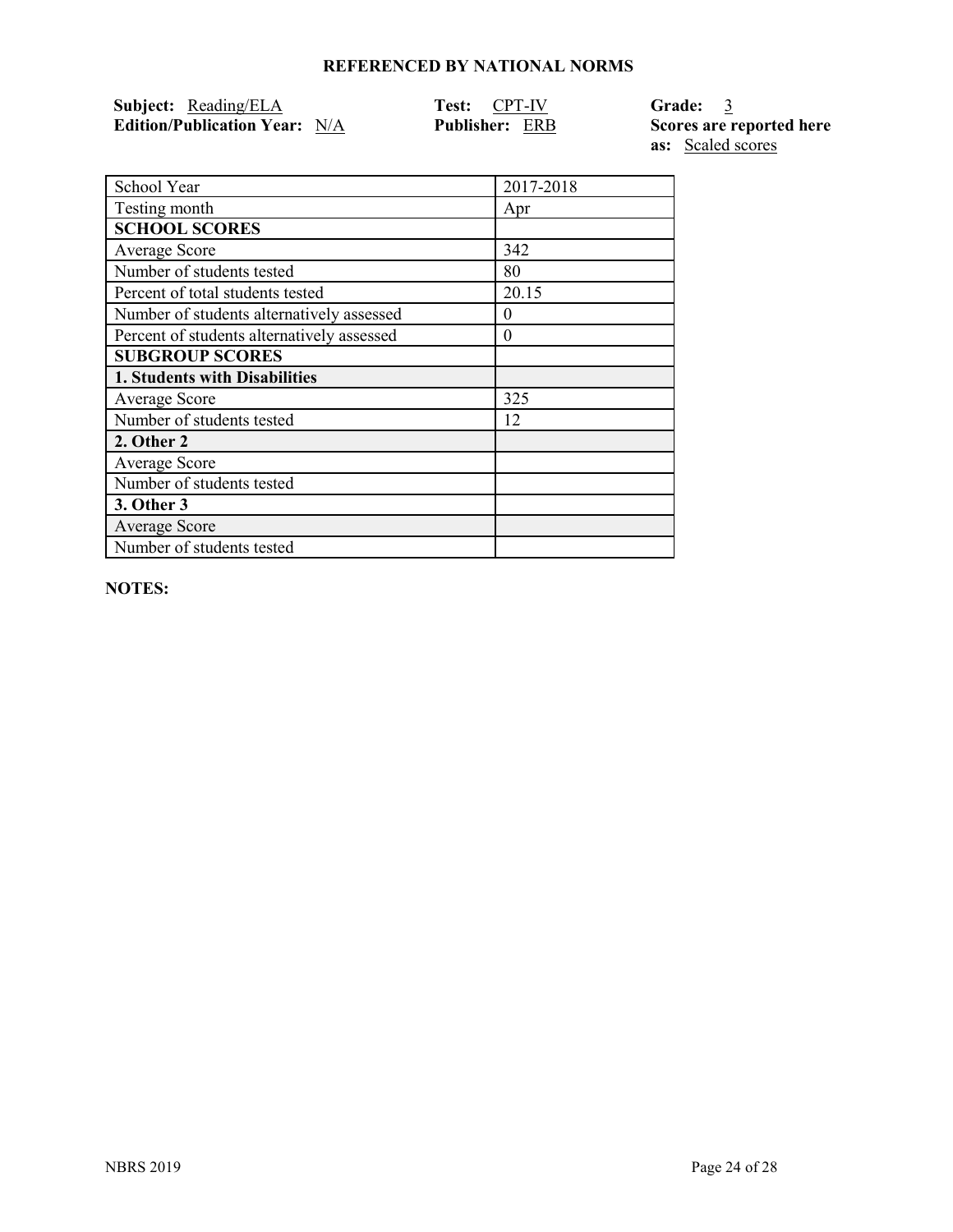| Subject: Reading/ELA                 | Test: CPT-IV          | Grade: 4                 |
|--------------------------------------|-----------------------|--------------------------|
| <b>Edition/Publication Year:</b> N/A | <b>Publisher: ERB</b> | Scores are reported here |

**as:** Scaled scores

| School Year                                | 2017-2018 |
|--------------------------------------------|-----------|
| Testing month                              | Apr       |
| <b>SCHOOL SCORES</b>                       |           |
| Average Score                              | 351       |
| Number of students tested                  | 79        |
| Percent of total students tested           | 19.9      |
| Number of students alternatively assessed  | $_{0}$    |
| Percent of students alternatively assessed | $\theta$  |
| <b>SUBGROUP SCORES</b>                     |           |
| 1. Students with Disabilities              |           |
| Average Score                              | 344       |
| Number of students tested                  | 11        |
| 2. Other 2                                 |           |
| Average Score                              |           |
| Number of students tested                  |           |
| 3. Other 3                                 |           |
| <b>Average Score</b>                       |           |
| Number of students tested                  |           |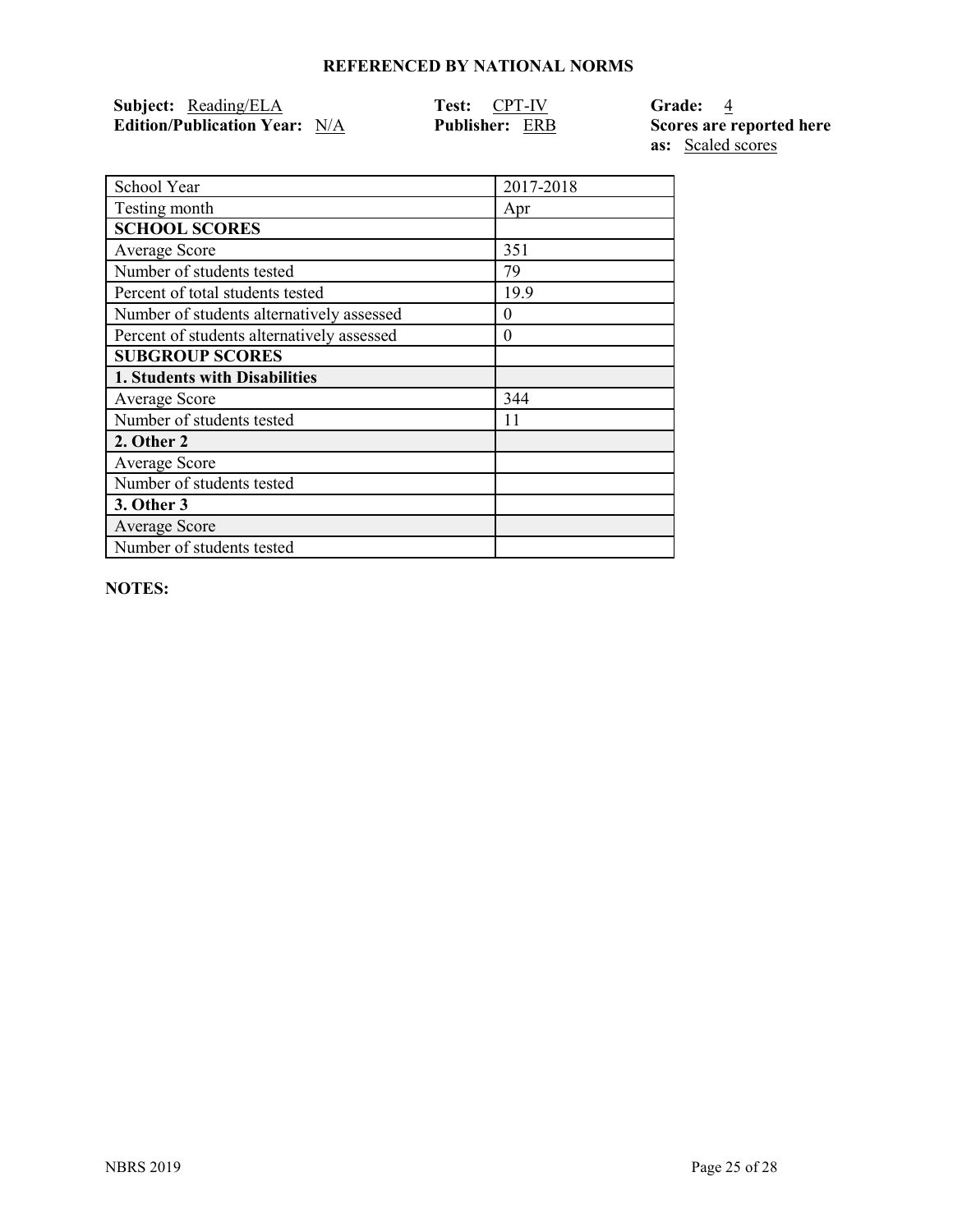| Subject: Reading/ELA                 | <b>Test: CPT-IV</b>   | Grade: 5                 |
|--------------------------------------|-----------------------|--------------------------|
| <b>Edition/Publication Year:</b> N/A | <b>Publisher: ERB</b> | Scores are reported here |

**as:** Scaled scores

| School Year                                | 2017-2018 |
|--------------------------------------------|-----------|
| Testing month                              | May       |
| <b>SCHOOL SCORES</b>                       |           |
| Average Score                              | 364       |
| Number of students tested                  | 80        |
| Percent of total students tested           | 20.15     |
| Number of students alternatively assessed  | $\theta$  |
| Percent of students alternatively assessed | $\Omega$  |
| <b>SUBGROUP SCORES</b>                     |           |
| 1. Students with Disabilities              |           |
| Average Score                              | 357       |
| Number of students tested                  | 19        |
| 2. Other 2                                 |           |
| Average Score                              |           |
| Number of students tested                  |           |
| 3. Other 3                                 |           |
| Average Score                              |           |
| Number of students tested                  |           |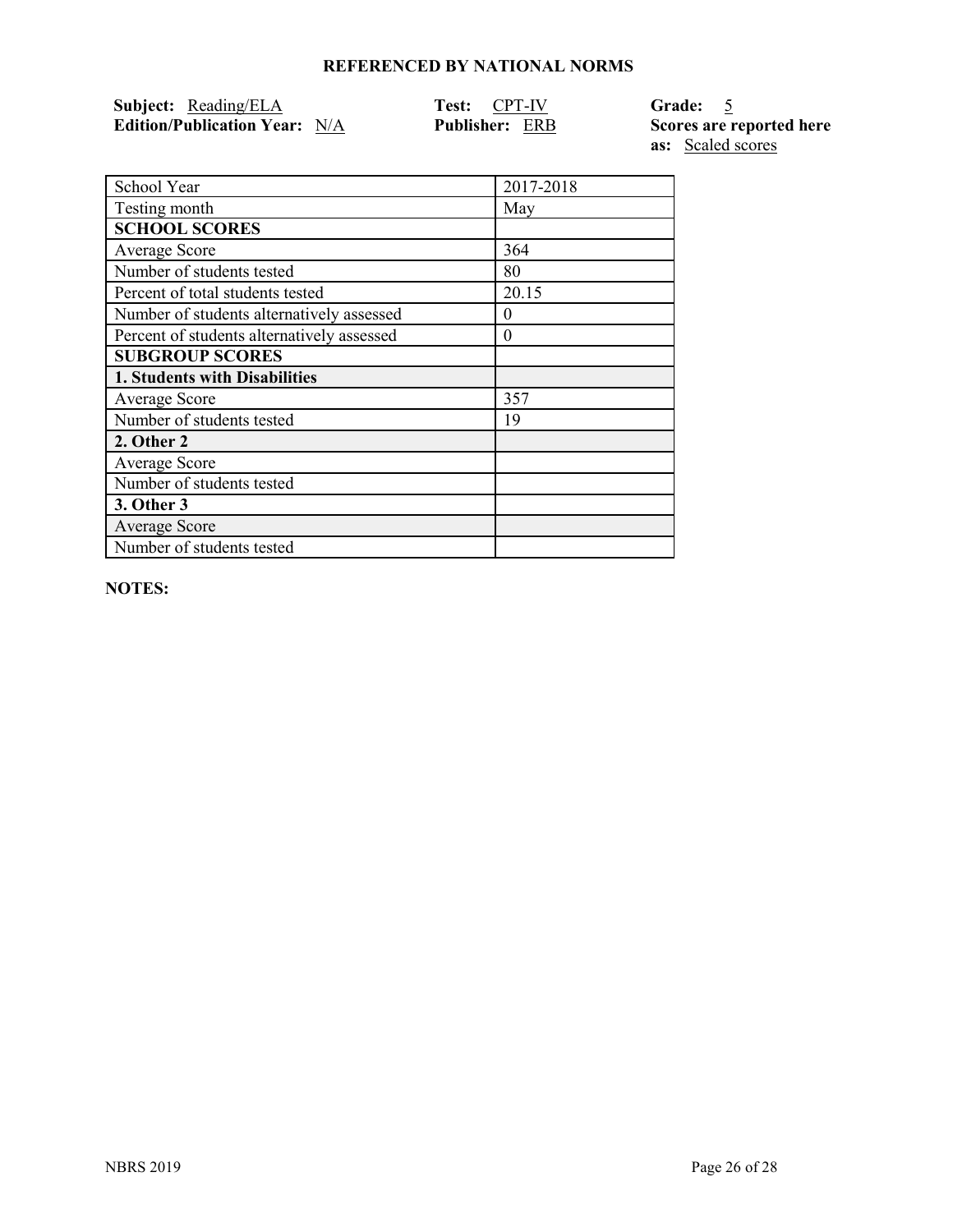| Subject: Reading/ELA                 | <b>Test: CPT-IV</b>   | Grade: 6                 |
|--------------------------------------|-----------------------|--------------------------|
| <b>Edition/Publication Year:</b> N/A | <b>Publisher: ERB</b> | Scores are reported here |

**as:** Scaled scores

| School Year                                | 2017-2018 |
|--------------------------------------------|-----------|
| Testing month                              | May       |
| <b>SCHOOL SCORES</b>                       |           |
| Average Score                              | 368       |
| Number of students tested                  | 81        |
| Percent of total students tested           | 20.4      |
| Number of students alternatively assessed  | $\theta$  |
| Percent of students alternatively assessed | $\theta$  |
| <b>SUBGROUP SCORES</b>                     |           |
| 1. Students with Disabilities              |           |
| Average Score                              | 357       |
| Number of students tested                  | 15        |
| 2. Other 2                                 |           |
| Average Score                              |           |
| Number of students tested                  |           |
| 3. Other 3                                 |           |
| <b>Average Score</b>                       |           |
| Number of students tested                  |           |